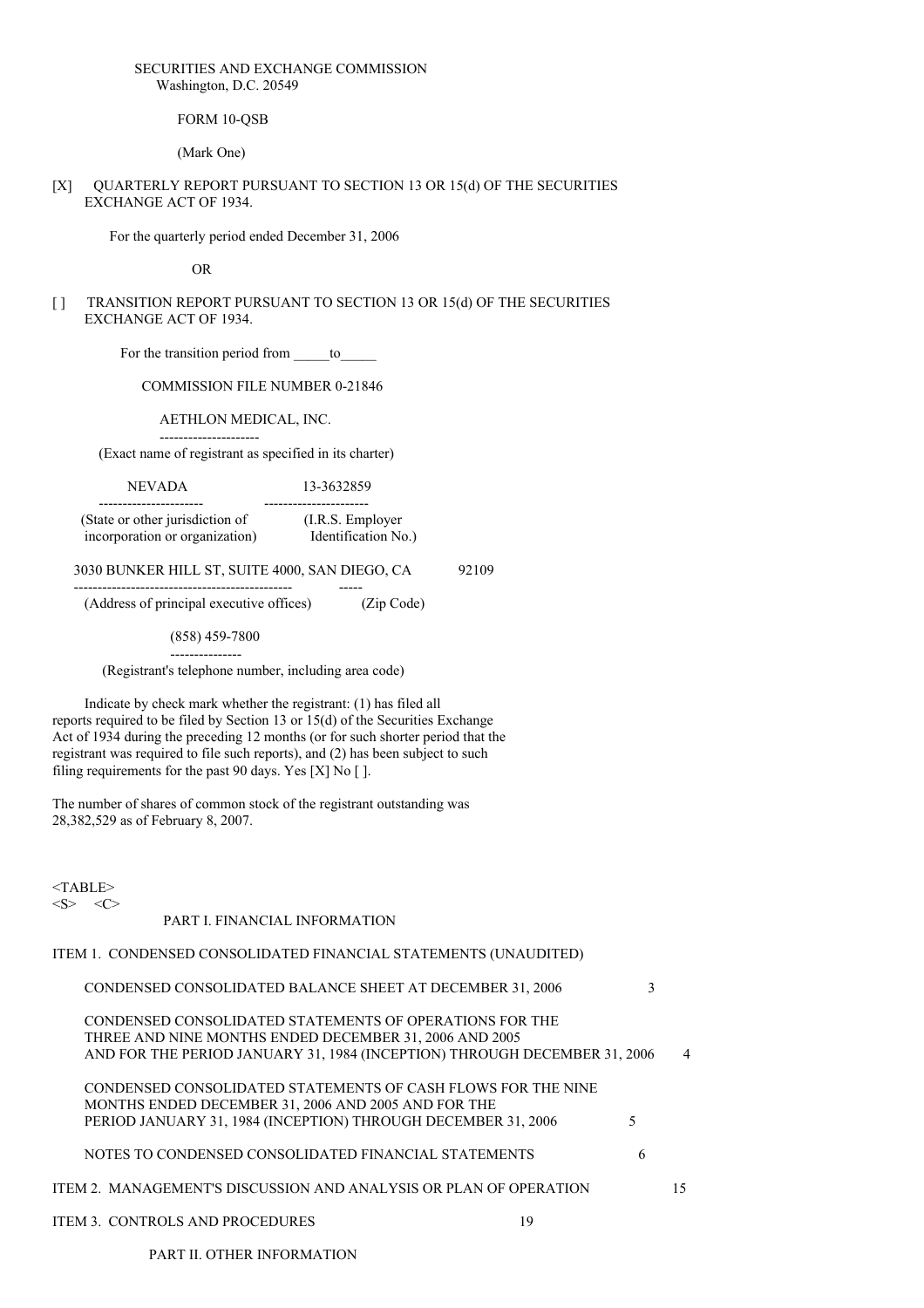## PART I. FINANCIAL INFORMATION

## ITEM 1. CONDENSED CONSOLIDATED FINANCIAL STATEMENTS

#### AETHLON MEDICAL, INC. (A Development Stage Company) CONDENSED CONSOLIDATED BALANCE SHEET December 31, 2006 (Unaudited)

| <b>ASSETS</b>                                                                                                                                                                                                                                                 |                                                                                           |
|---------------------------------------------------------------------------------------------------------------------------------------------------------------------------------------------------------------------------------------------------------------|-------------------------------------------------------------------------------------------|
| Current assets<br>Cash<br>Prepaid expenses                                                                                                                                                                                                                    | \$.<br>44,315<br>17,431                                                                   |
| Property and equipment, net<br>Patents and patents pending, net<br>Other assets                                                                                                                                                                               | 61,746<br>12,449<br>138,778<br>13,200                                                     |
|                                                                                                                                                                                                                                                               | 226,173<br>S.                                                                             |
| LIABILITIES AND STOCKHOLDERS' DEFICIT                                                                                                                                                                                                                         |                                                                                           |
| <b>Current Liabilities</b><br>Accounts payable and accrued liabilities<br>Due to related parties<br>Notes payable, net of discount<br>Convertible notes payable, net of discount                                                                              | \$1,040,611<br>1,107,513<br>502,500<br>279,016                                            |
| Commitments and Contingencies                                                                                                                                                                                                                                 | 2,929,640                                                                                 |
| Stockholders' Deficit<br>Common stock, par value \$0.001 per share;<br>50,000,000 shares authorized;<br>27,670,375 shares issued and outstanding<br>Additional paid-in capital<br>Deferred consulting fees<br>Deficit accumulated during<br>development stage | 27,670<br>21,127,046<br>(8,167)<br>(23,850,016)<br>(2,703,467)<br>\$226,173<br>__________ |

The accompanying notes are an integral part of these unaudited condensed consolidated financial statements.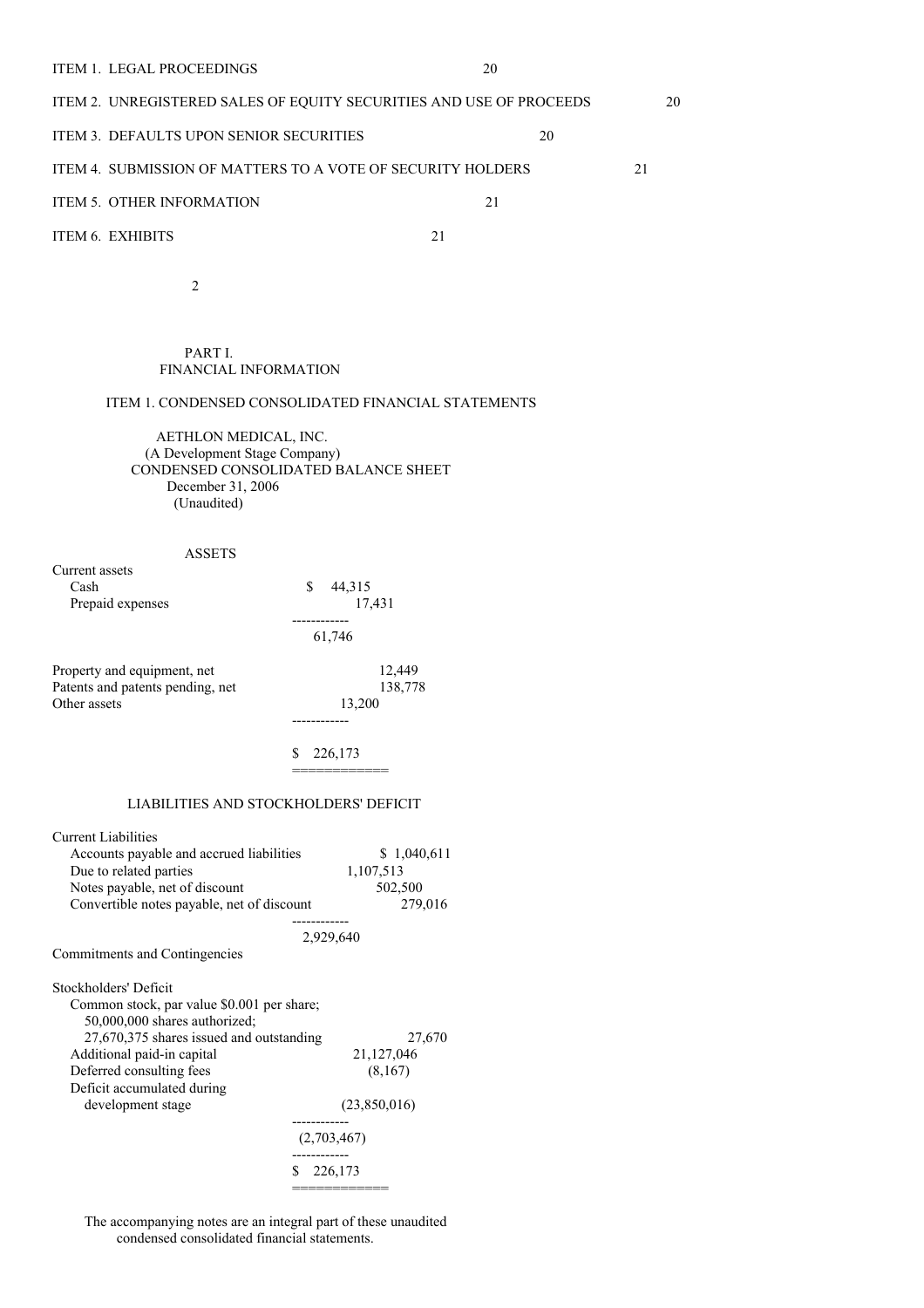#### AETHLON MEDICAL, INC. (A Development Stage Company) CONDENSED CONSOLIDATED STATEMENTS OF OPERATIONS For the Three and Nine Months Ended December 31, 2006 and 2005 and For the Period January 31, 1984 (Inception) Through December 31, 2006 (Unaudited)

|                                                                                                                                                                                                                                                                      | Three Months<br>Ended | Three Months<br>Ended | Ended          | January 31, 1984<br>Nine Months<br>Ended | Nine Months<br>through                                                                                                      | (Inception)                                                                  |
|----------------------------------------------------------------------------------------------------------------------------------------------------------------------------------------------------------------------------------------------------------------------|-----------------------|-----------------------|----------------|------------------------------------------|-----------------------------------------------------------------------------------------------------------------------------|------------------------------------------------------------------------------|
|                                                                                                                                                                                                                                                                      |                       | -------------         | -------------  |                                          | December 31, December 31, December 31, December 31, 2006<br>2006 2005 2006 2006                                             | December 31,                                                                 |
| <b>REVENUES</b>                                                                                                                                                                                                                                                      |                       |                       |                |                                          |                                                                                                                             |                                                                              |
| Grant income<br>Subcontract income                                                                                                                                                                                                                                   |                       |                       |                |                                          | $\text{\$}$ - $\text{\$}$ - $\text{\$}$ - $\text{\$}$ - $\text{\$}$ - $\text{\$}$ - $\text{\$}$ 1,424,012<br>$      73,746$ |                                                                              |
| Sale of research and development                                                                                                                                                                                                                                     |                       |                       |                |                                          | 35,810                                                                                                                      |                                                                              |
|                                                                                                                                                                                                                                                                      |                       |                       |                | $-1,533,568$                             |                                                                                                                             |                                                                              |
| <b>EXPENSES</b>                                                                                                                                                                                                                                                      |                       |                       |                |                                          |                                                                                                                             |                                                                              |
| Professional Fees<br>Payroll and related<br>220,539<br>General and administrative<br>220,539<br>164,955<br>108,037<br>392,647<br>395,255<br>395,255<br>4,824,678<br>Impairment<br>--<br>2.11,139<br>2.20,39<br>2.108,037<br>2.392,647<br>3.395,255<br>4,824,678<br>4 |                       |                       |                |                                          |                                                                                                                             |                                                                              |
|                                                                                                                                                                                                                                                                      |                       |                       |                |                                          |                                                                                                                             |                                                                              |
|                                                                                                                                                                                                                                                                      |                       |                       |                |                                          | 464,994 494,014 1,504,427 1,783,469 19,733,851                                                                              |                                                                              |
| OPERATING LOSS                                                                                                                                                                                                                                                       |                       | -------------         |                |                                          |                                                                                                                             | $(464,994)$ $(494,014)$ $(1,504,427)$ $(1,783,469)$ $(18,200,283)$           |
| OTHER EXPENSE (INCOME)<br>Change in fair value of                                                                                                                                                                                                                    |                       |                       |                |                                          |                                                                                                                             |                                                                              |
| warrant liability                                                                                                                                                                                                                                                    |                       |                       | $     360,125$ |                                          |                                                                                                                             |                                                                              |
| Interest and other debt expenses<br>Therest income<br>Therest income<br>Therest income<br>Therest income<br>Therest income<br>Therest income<br>Therest income<br>Therest income<br>Therest income<br>Therest income<br>Therest income<br>Therest inco               |                       |                       |                |                                          |                                                                                                                             |                                                                              |
|                                                                                                                                                                                                                                                                      |                       |                       |                |                                          |                                                                                                                             |                                                                              |
| NET LOSS                                                                                                                                                                                                                                                             |                       |                       |                |                                          |                                                                                                                             | $$$ (540,759) $$$ (594,375) $$$ (1,787,569) $$$ (2,069,698) $$$ (23,850,016) |
|                                                                                                                                                                                                                                                                      |                       |                       |                |                                          |                                                                                                                             |                                                                              |
| <b>BASIC AND DILUTED LOSS PER</b><br><b>COMMON SHARE</b>                                                                                                                                                                                                             | $\mathbb{S}$          |                       |                |                                          | $(0.02)$ \$ $(0.03)$ \$ $(0.07)$ \$ $(0.11)$                                                                                |                                                                              |
| WEIGHTED AVERAGE NUMBER OF COMMON<br>SHARES OUTSTANDING 27,174,574 19,486,094 27,174,574 18,744,309                                                                                                                                                                  |                       |                       |                |                                          |                                                                                                                             |                                                                              |

The accompanying notes are an integral part of these unaudited condensed consolidated financial statements.

4

AETHLON MEDICAL, INC. (A DEVELOPMENT STAGE COMPANY) CONDENSED CONSOLIDATED STATEMENTS OF CASH FLOWS FOR THE NINE MONTHS ENDED DECEMBER 31, 2006 AND 2005 (Unaudited) AND FOR THE PERIOD JANUARY 31, 1984 (INCEPTION) THROUGH DECEMBER 31, 2006 (Unaudited)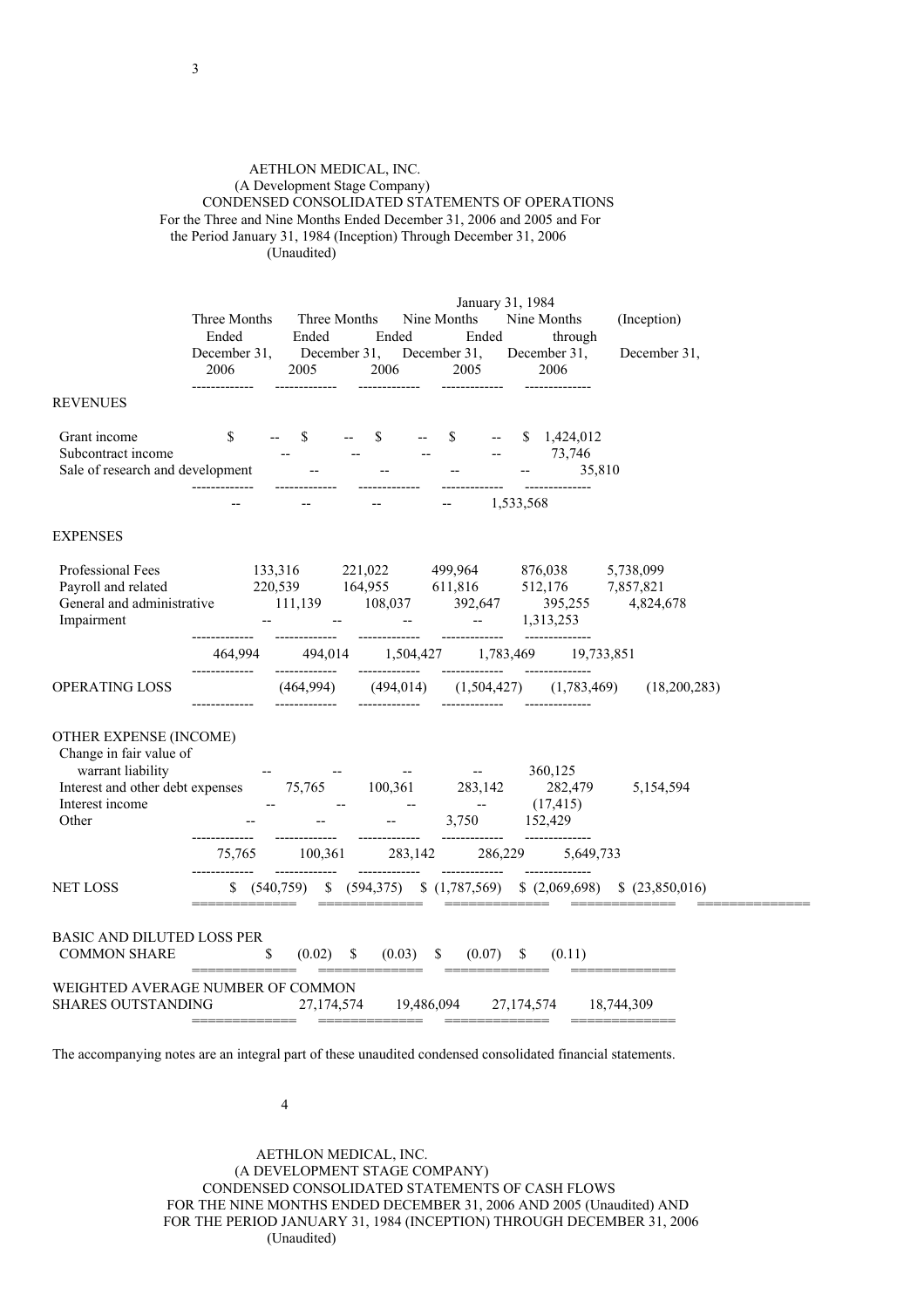-------------------- -------------------- --------------------

Cash flows from operating activities:

| Net loss<br>Adjustments to reconcile net loss to net cash<br>used in operating activities:                                  | \$ |        |                                                                                                                                                                     |                                   |          |                     | $(1,787,569)$ \$ $(2,069,698)$ \$ $(23,850,016)$                                                                                                                  |  |
|-----------------------------------------------------------------------------------------------------------------------------|----|--------|---------------------------------------------------------------------------------------------------------------------------------------------------------------------|-----------------------------------|----------|---------------------|-------------------------------------------------------------------------------------------------------------------------------------------------------------------|--|
| Depreciation and amortization                                                                                               |    |        |                                                                                                                                                                     |                                   |          |                     |                                                                                                                                                                   |  |
| Amortization of deferred consulting fees                                                                                    |    |        |                                                                                                                                                                     |                                   |          |                     | $\begin{array}{cccc} 21,256 & 24,597 & 1,005,249 \\ 36,750 & 30,000 & 100,833 \\ - & - & - & (13,065) \\ - & - & - & 142,245 \\ 23,816 & - & 448,078 \end{array}$ |  |
| Gain of sale of property and equipment                                                                                      |    |        |                                                                                                                                                                     |                                   |          |                     |                                                                                                                                                                   |  |
| Gain on settlement of debt                                                                                                  |    |        |                                                                                                                                                                     |                                   |          |                     |                                                                                                                                                                   |  |
| Loss on settlement of accrued legal liabilities                                                                             |    |        |                                                                                                                                                                     |                                   |          |                     |                                                                                                                                                                   |  |
|                                                                                                                             |    |        |                                                                                                                                                                     |                                   |          |                     |                                                                                                                                                                   |  |
| Stock based compensation                                                                                                    |    |        | 23,816                                                                                                                                                              |                                   |          |                     |                                                                                                                                                                   |  |
| Fair market value of warrants issued in                                                                                     |    |        |                                                                                                                                                                     |                                   |          |                     |                                                                                                                                                                   |  |
| connection with accounts payable and debt                                                                                   |    |        | $\overline{\phantom{a}}$                                                                                                                                            |                                   |          |                     | 2,715,736                                                                                                                                                         |  |
| Fair market value of common stock, warrants                                                                                 |    |        |                                                                                                                                                                     |                                   |          |                     |                                                                                                                                                                   |  |
| and options issued for services and interest                                                                                |    |        |                                                                                                                                                                     |                                   |          |                     | 195,358 476,205 3,407,360<br>-- 560,125<br>136,651 182,419 1,244,676<br>-- - 897,227                                                                              |  |
| Change in fair value of warrant liability                                                                                   |    |        |                                                                                                                                                                     |                                   |          |                     |                                                                                                                                                                   |  |
| Amortization of debt discount                                                                                               |    |        |                                                                                                                                                                     |                                   |          |                     |                                                                                                                                                                   |  |
| Impairment of patents and patents pending                                                                                   |    |        |                                                                                                                                                                     |                                   |          |                     |                                                                                                                                                                   |  |
| Impairment of goodwill                                                                                                      |    |        |                                                                                                                                                                     |                                   |          |                     |                                                                                                                                                                   |  |
| Deferred compensation forgiven                                                                                              |    |        |                                                                                                                                                                     | and the control of the control of |          |                     | 217,223                                                                                                                                                           |  |
| Changes in operating assets and liabilities:                                                                                |    |        |                                                                                                                                                                     |                                   |          |                     |                                                                                                                                                                   |  |
|                                                                                                                             |    |        |                                                                                                                                                                     |                                   |          |                     |                                                                                                                                                                   |  |
| Prepaid expenses<br>Other assets                                                                                            |    |        | $\begin{array}{cccc} 14{,}791 & \hspace*{1.5cm} 3{,}352 & \hspace*{1.5cm} 144{,}106 \\ 4{,}000 & \hspace*{1.5cm} 20{,}050 & \hspace*{1.5cm} (13{,}200) \end{array}$ |                                   |          |                     |                                                                                                                                                                   |  |
|                                                                                                                             |    |        |                                                                                                                                                                     |                                   |          |                     |                                                                                                                                                                   |  |
| Accounts payable and accrued                                                                                                |    |        |                                                                                                                                                                     |                                   |          |                     |                                                                                                                                                                   |  |
| liabilities<br>Due to related parties<br>$178,588$<br>$149,735$<br>$1,692,538$<br>$1,692,538$<br>$1,364,125$<br>$1,364,125$ |    |        |                                                                                                                                                                     |                                   |          |                     |                                                                                                                                                                   |  |
|                                                                                                                             |    |        |                                                                                                                                                                     |                                   |          |                     |                                                                                                                                                                   |  |
| Net cash used in operating activities (1,284,359) (1,191,487) (9,851,909)                                                   |    |        |                                                                                                                                                                     |                                   |          |                     |                                                                                                                                                                   |  |
| Cash flows from investing activities:                                                                                       |    |        |                                                                                                                                                                     |                                   |          |                     |                                                                                                                                                                   |  |
| Purchases of property and equipment (14,454) (3,643) (263,341)                                                              |    |        |                                                                                                                                                                     |                                   |          |                     |                                                                                                                                                                   |  |
|                                                                                                                             |    |        |                                                                                                                                                                     |                                   |          |                     |                                                                                                                                                                   |  |
| Patents and patents pending (3,252) - (367,085)<br>Proceeds from the sale of property and equipment 17,065                  |    |        |                                                                                                                                                                     |                                   |          |                     |                                                                                                                                                                   |  |
| Cash of acquired company                                                                                                    |    |        |                                                                                                                                                                     |                                   |          |                     | 10,728                                                                                                                                                            |  |
|                                                                                                                             |    |        |                                                                                                                                                                     |                                   |          |                     |                                                                                                                                                                   |  |
|                                                                                                                             |    |        |                                                                                                                                                                     |                                   |          |                     |                                                                                                                                                                   |  |
|                                                                                                                             |    |        |                                                                                                                                                                     |                                   |          |                     |                                                                                                                                                                   |  |
| Net cash used in investing activities (17,706) (3,643) (602,633)                                                            |    |        |                                                                                                                                                                     |                                   |          |                     |                                                                                                                                                                   |  |
|                                                                                                                             |    |        |                                                                                                                                                                     |                                   |          |                     |                                                                                                                                                                   |  |
| Cash flows from financing activities:                                                                                       |    |        |                                                                                                                                                                     |                                   |          |                     |                                                                                                                                                                   |  |
| Proceeds from the issuance of notes payable                                                                                 |    |        |                                                                                                                                                                     |                                   | 100,000  |                     | 1,710,000                                                                                                                                                         |  |
| Principal repayments of notes payable                                                                                       |    |        |                                                                                                                                                                     |                                   | (80,000) |                     | (292, 500)                                                                                                                                                        |  |
| Proceeds from the issuance of convertible notes                                                                             |    |        |                                                                                                                                                                     |                                   |          |                     |                                                                                                                                                                   |  |
| payable                                                                                                                     |    |        |                                                                                                                                                                     |                                   |          |                     |                                                                                                                                                                   |  |
|                                                                                                                             |    | 50,000 |                                                                                                                                                                     |                                   |          | 1,030,000 2,078,000 |                                                                                                                                                                   |  |
| Proceeds from the issuance of common stock                                                                                  |    |        |                                                                                                                                                                     | 460,003                           |          | 252,600             | 7,080,088                                                                                                                                                         |  |
| Professional fees related to registration statement --                                                                      |    |        |                                                                                                                                                                     |                                   |          |                     | (76, 731)                                                                                                                                                         |  |
|                                                                                                                             |    |        |                                                                                                                                                                     |                                   |          |                     |                                                                                                                                                                   |  |
|                                                                                                                             |    |        |                                                                                                                                                                     |                                   |          |                     |                                                                                                                                                                   |  |
| Net cash provided by financing activities                                                                                   |    |        | 510,003                                                                                                                                                             |                                   |          |                     | 1,302,600 10,498,857                                                                                                                                              |  |
|                                                                                                                             |    |        |                                                                                                                                                                     |                                   |          |                     |                                                                                                                                                                   |  |
|                                                                                                                             |    |        |                                                                                                                                                                     |                                   |          |                     |                                                                                                                                                                   |  |
| Net (decrease)increase in cash                                                                                              |    |        | (792,062)                                                                                                                                                           | 107,470                           |          |                     | 44,315                                                                                                                                                            |  |
|                                                                                                                             |    |        |                                                                                                                                                                     |                                   |          |                     |                                                                                                                                                                   |  |
|                                                                                                                             |    |        |                                                                                                                                                                     |                                   |          |                     |                                                                                                                                                                   |  |
| Cash at beginning of period                                                                                                 |    |        | 836,377 8,625                                                                                                                                                       |                                   |          |                     |                                                                                                                                                                   |  |
|                                                                                                                             |    |        |                                                                                                                                                                     |                                   |          |                     |                                                                                                                                                                   |  |
|                                                                                                                             |    |        |                                                                                                                                                                     |                                   |          |                     |                                                                                                                                                                   |  |
| Cash at end of period                                                                                                       | S. |        | 44,315 \$ 116,095 \$                                                                                                                                                |                                   |          |                     | 44,315                                                                                                                                                            |  |
|                                                                                                                             |    |        |                                                                                                                                                                     |                                   |          |                     |                                                                                                                                                                   |  |

The accompanying notes are an integral part of these unaudited condensed consolidated financial statements.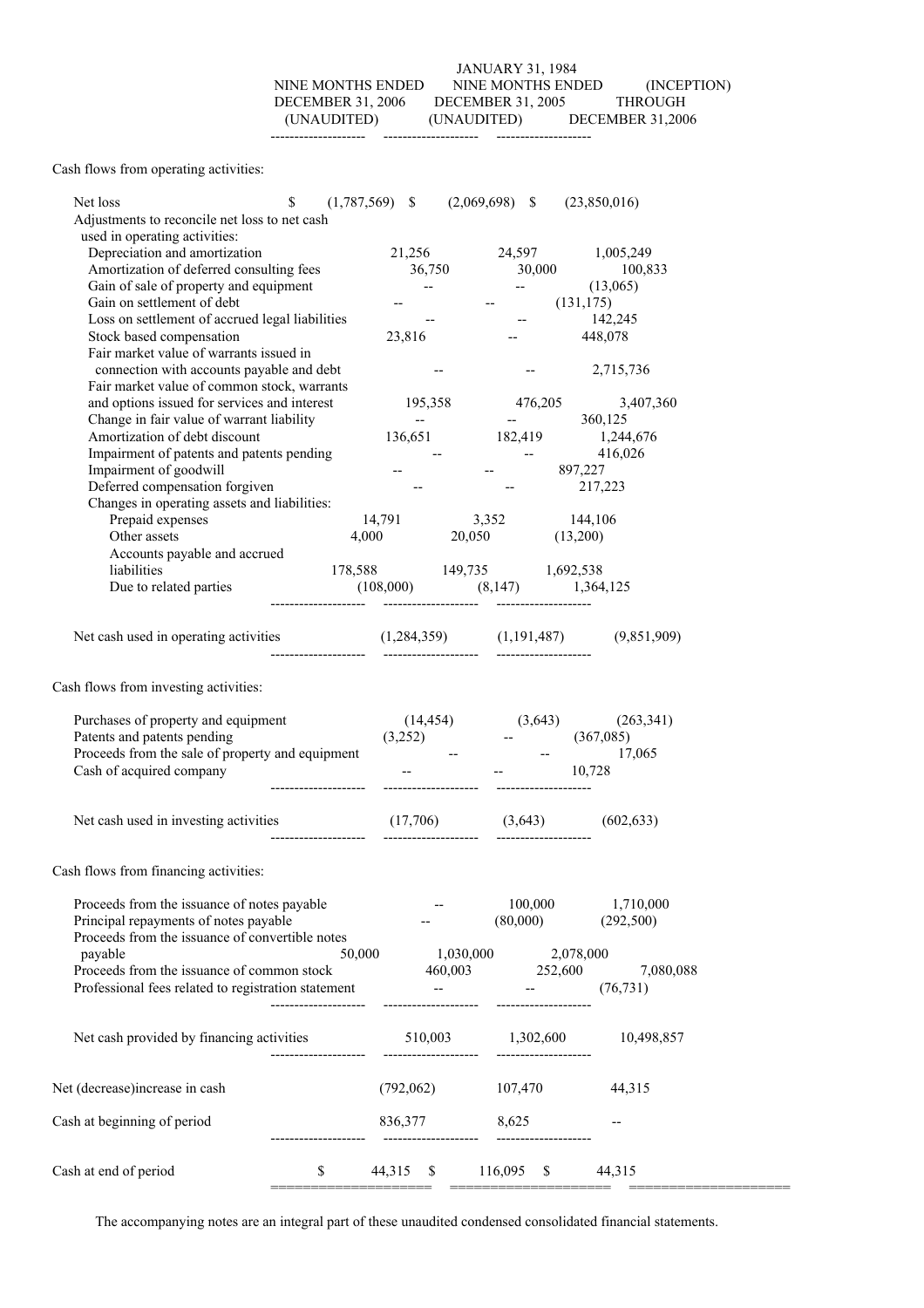## AETHLON MEDICAL, INC. (A Development Stage Company) NOTES TO CONDENSED CONSOLIDATED FINANCIAL STATEMENTS December 31, 2006

## NOTE 1. NATURE OF BUSINESS AND BASIS OF PRESENTATION

Aethlon Medical, Inc. (the "Company") is a development stage therapeutic device company focused on expanding the applications of its Hemopurifier (R) platform technology, which is designed to rapidly reduce the presence of infectious viruses and other toxins from human blood. In this regard, the Company's core focus is the development of pathogens targeted as potential biological warfare agents, HIV/AIDS, and Hepatitis C. In pre-clinical testing, the Company has published that its HIV-Hemopurifier(R)removed 55% of HIV from human blood in three hours and in excess of 85% of HIV in twelve hours. Additionally, the HIV-Hemopurifier(R) captured 90% of gp120, a toxic protein that depletes human immune cells, during a one-hour pre-clinical blood study.

The Hemopurifier(R) is in the development stage and significant research and testing are still needed to reach commercial viability. Any resulting medical device or process will require approval by the U.S. Food and Drug Administration ("FDA"), and the Company has not yet begun efforts to obtain FDA approval and such approval may take several years.

The Company is classified as a development stage enterprise under accounting principles generally accepted in the United States of America ("GAAP") and has not generated revenues from its principal operations.

The Company's common stock is quoted on the Over-the-Counter Bulletin Board of the National Association of Securities Dealers under the symbol "AEMD.OB".

The accompanying unaudited condensed consolidated financial statements of the Company have been prepared in accordance with GAAP for interim financial information. Accordingly, they do not include all of the information and footnotes required by GAAP for complete financial statements. In the opinion of management, all adjustments (consisting of normal recurring adjustments) considered necessary for a fair presentation have been included. Operating results for the three and nine month periods ended December 31, 2006 are not necessarily indicative of the results that may be expected for the year ending March 31, 2007. For further information, refer to the Company's Annual Report on Form 10-KSB for the year ended March 31, 2006, which includes audited financial statements and footnotes as of March 31, 2006 and for the years ended March 31, 2005 and 2006.

#### NOTE 2. GOING CONCERN AND LIQUIDITY CONSIDERATIONS

The accompanying condensed consolidated financial statements have been prepared on a going concern basis, which contemplates the realization of assets and the satisfaction of liabilities in the ordinary course of business. The Company has experienced cumulative losses of \$23,850,016 for the period from January 31, 1984 (Inception) through December 31, 2006. The Company has not generated significant revenue or any profit from operations since inception. A substantial amount of additional capital will be necessary to advance the development of the Company's products to the point at which they may become commercially viable. The Company's current plan of operation is to fund the Company's research and development activities and operations for the near future utilizing its existing financial agreement with Fusion Capital Fund II, LLC ("Fusion Capital"). Through December 31, 2006 the Company had received \$1,905,001 and has \$4,094,999 remaining available from this agreement. However, no assurance can be given that we will receive any additional funds under our agreement with Fusion Capital. Based on our projections of additional resources required to complete research, development and testing associated with our Hemopurifier(R) products, we anticipate that these funds will satisfy our cash requirements, including this anticipated increase in operations, in excess of the next twelve months.

Based on the Company's projections of working capital required for operations and to complete research, development and testing associated with its Hemopurifier(R) products, the Company anticipates that these funds will satisfy its cash requirement in excess of the next twelve months. No assurance can be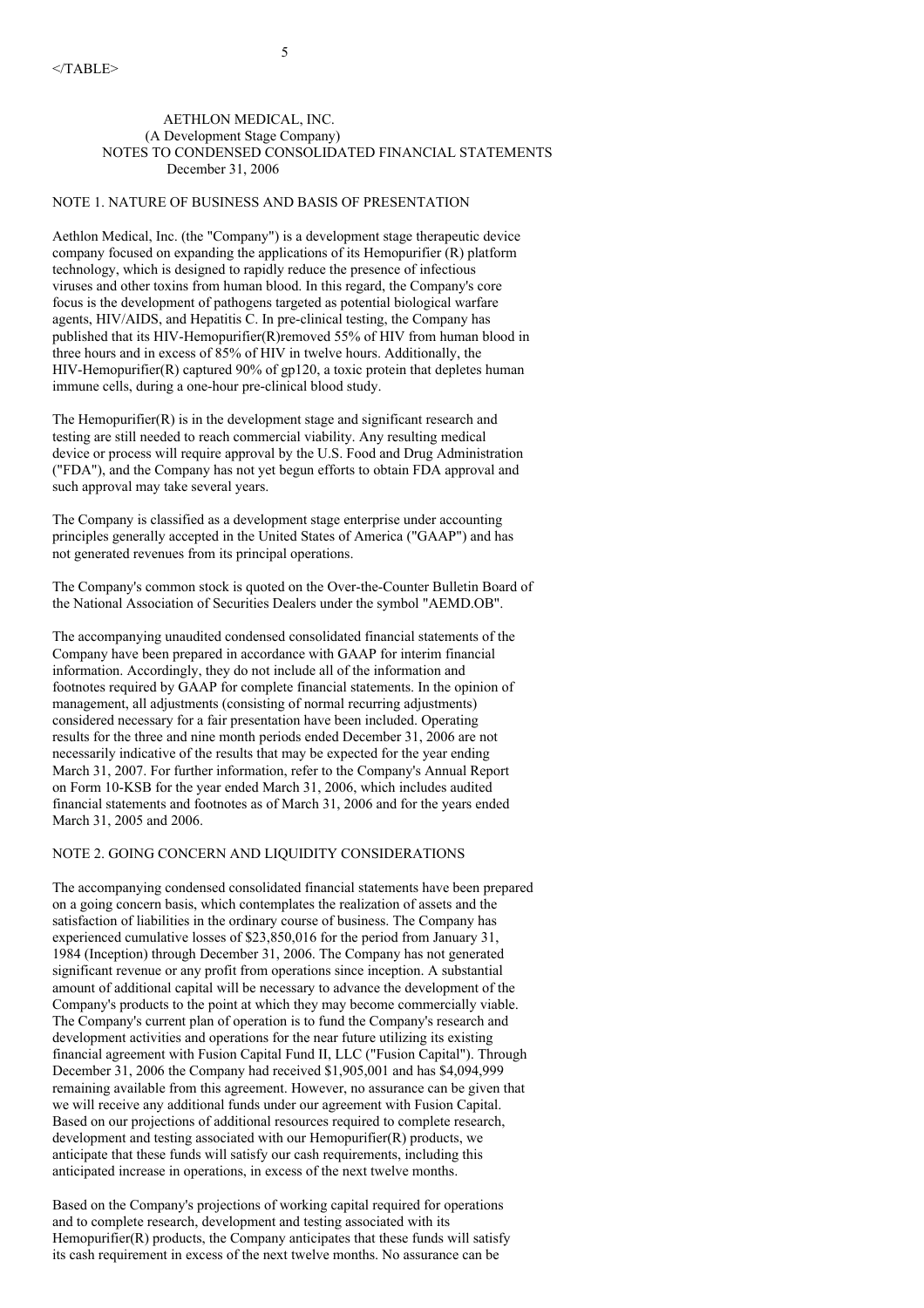given that the Company will receive any additional funds under its agreement with Fusion Capital. However, due to market conditions, and to assure availability of funding for operations in the long term, the Company may arrange for additional funding, subject to acceptable terms, during the next twelve months.

The condensed consolidated financial statements do not include any adjustments relating to the recoverability of assets that might be necessary should the Company be unable to continue as a going concern. The Company's continuation as a going concern is dependent upon its ability to obtain additional financing as may be required, and to generate sufficient revenue and operating cash flow to meet its obligations on a timely basis.

## NOTE 3. SUMMARY OF SIGNIFICANT ACCOUNTING POLICIES

The summary of significant accounting policies of the Company presented below is designed to assist the reader in understanding the Company's condensed consolidated financial statements. Such financial statements and related notes are the representations of Company management, who is responsible for their integrity and objectivity. These accounting policies conform to GAAP in all material respects, and have been consistently applied in preparing the accompanying condensed consolidated financial statements.

6

## PRINCIPLES OF CONSOLIDATION

The accompanying condensed consolidated financial statements include the accounts of Aethlon Medical, Inc. and its legal wholly-owned subsidiaries Aethlon, Inc., Hemex, Inc. and Cell Activation, Inc.(collectively hereinafter referred to as the "Company"). These subsidiaries are dormant and there are no material intercompany transactions or balances.

## LOSS PER COMMON SHARE

Loss per common share is based on the weighted average number of shares of common stock and common stock equivalents outstanding during the year in accordance with Statement of Financial Accounting Standards ("SFAS") No. 128, "EARNINGS PER SHARE."

Securities that could potentially dilute basic loss per share (prior to their conversion, exercise or redemption) were not included in the diluted-loss-per-share computation because their effect is anti-dilutive. There were 7,450,773 and 10,306,406 potentially dilutive common shares outstanding for the three and nine months ended December 31, 2006, respectively. There were 8,515,903 and 4,812,924 potentially dilutive common shares outstanding for the three and nine months ended December 31, 2005, respectively.

## PATENTS

The Company capitalizes the cost of patents, some of which were acquired, and amortizes such costs over the shorter of the remaining legal life or their estimated economic life.

## RESEARCH AND DEVELOPMENT EXPENSES

The Company incurred approximately \$308,120 and \$635,235 of research and development expenses during the nine months ended December 31, 2006 and 2005, respectively. For the fiscal quarters ended December 31, 2006 and 2005, the Company incurred research and development expenses of approximately \$144,301 and \$156,947, respectively.

## EQUITY INSTRUMENTS FOR SERVICES

The Company follows SFAS No. 123-R (as interpreted by Emerging Issues Task Force ("EITF") Issue No. 96-18, "ACCOUNTING FOR EQUITY INSTRUMENTS THAT ARE ISSUED TO OTHER THAN EMPLOYEES FOR ACQUIRING, OR IN CONJUNCTION WITH SELLING, GOODS OR SERVICES") ("EITF No. 96-18") to account for transactions involving goods and services provided by third parties where the Company issues equity instruments as part of the total consideration. Pursuant to paragraph 7 of SFAS No. 123-R, the Company accounts for such transactions using the fair value of the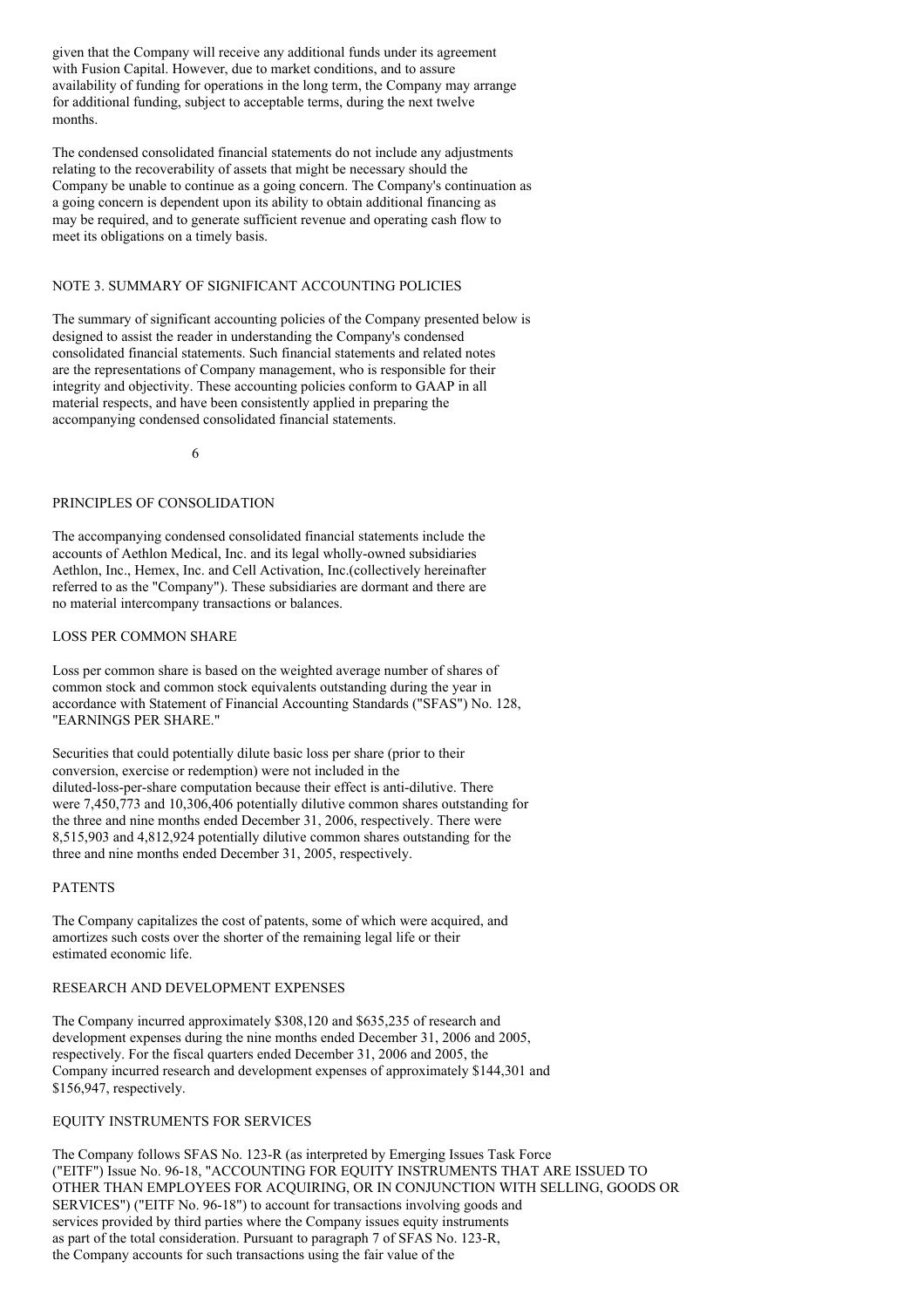consideration received (i.e. the value of the goods or services) or the fair value of the equity instruments issued, whichever is more reliably measurable.

The Company applies EITF No. 96-18, in transactions, when the value of the goods and/or services are not readily determinable and (1) the fair value of the equity instruments is more reliably measurable and (2) the counterparty receives equity instruments in full or partial settlement of the transactions, using the following methodology:

- (a) For transactions where goods have already been delivered or services rendered, the equity instruments are issued on or about the date the performance is complete (and valued on the date of issuance).
- (b) For transactions where the instruments are issued on a fully vested, non-forfeitable basis, the equity instruments are valued on or about the date of the contract.
- (c) For any transactions not meeting the criteria in (a) or (b) above, the Company re-measures the consideration at each reporting date based on its then current stock value.

## IMPAIRMENT OR DISPOSAL OF LONG-LIVED ASSETS

SFAS No. 144, "ACCOUNTING FOR THE IMPAIRMENT OF LONG-LIVED ASSETS AND FOR LONG-LIVED ASSETS TO BE DISPOSED OF" addresses financial accounting and reporting for the impairment or disposal of long-lived assets. SFAS No. 144 requires that long-lived assets be reviewed for impairment whenever events or changes in circumstances indicate that their carrying amounts may not be recoverable. If the cost basis of a long-lived asset is greater than the projected future undiscounted net cash flows from such asset (excluding interest), an impairment loss is recognized. Impairment losses are calculated as the difference between the cost basis of an asset and its estimated fair value. SFAS No. 144 also requires companies to separately report discontinued operations and extends that reporting requirement to a component of an entity that either has been disposed of (by sale, abandonment or in a distribution to owners) or is classified as held for sale. Assets to be disposed of are reported at the lower of the carrying amount or the estimated fair value less costs to sell. Management believes that no impairment existed at or during the nine months ended December 31, 2006.

7

#### BENEFICAL CONVERSION FEATURE OF CONVERTIBLE NOTES PAYABLE

The convertible feature of certain notes payable provides for a rate of conversion that is below market value. Such feature is normally characterized as a "Beneficial Conversion Feature" ("BCF"). Pursuant to EITF Issue No. 98-5, "ACCOUNTING FOR CONVERTIBLE SECURITIES WITH BENEFICIAL CONVERSION FEATURES OR CONTINGENTLY ADJUSTABLE CONVERSION RATIO" and EITF No. 00-27, "APPLICATION OF EITF ISSUE NO. 98-5 TO CERTAIN CONVERTIBLE INSTRUMENTS," the estimated fair value of the BCF is recorded in the consolidated financial statements as a discount from the face amount of the notes. Such discounts are amortized to interest expense over the term of the notes (or conversion of the notes, if sooner).

## DERIVATIVE LIABILITIES

The Company evaluates free-standing instruments (or embedded derivatives) indexed to its common stock to properly classify such instruments within equity or as liabilities in its financial statements, pursuant to the requirements of the EITF No. 00-19, "ACCOUNTING FOR DERIVATIVE FINANCIAL INSTRUMENTS INDEXED TO AND POTENTIALLY SETTLED IN, A COMPANY'S OWN STOCK," EITF No. 01-06, "THE MEANING OF INDEXED TO A COMPANY'S OWN STOCK," EITF No. 05-04, "THE EFFECT OF A LIQUIDATED DAMAGES CLAUSE ON A FREESTANDING FINANCIAL INSTRUMENT SUBJECT TO EITF No. 00-19," and Statement of Financial Accounting Standards ("SFAS") No. 133, "ACCOUNTING FOR DERIVATIVE INSTRUMENTS AND HEDGING ACTIVITIES," as amended. The Company's policy is to settle instruments indexed to its common shares on a first-in-first-out basis. Based on the Company's evaluation, no derivative liabilities existed at or during the nine months ended December 31, 2006.

## CLASSIFICATION OF WARRANT ISSUANCE

In connection with certain convertible notes, the Company has an obligation to issue warrants upon conversion of the notes, which are convertible at any time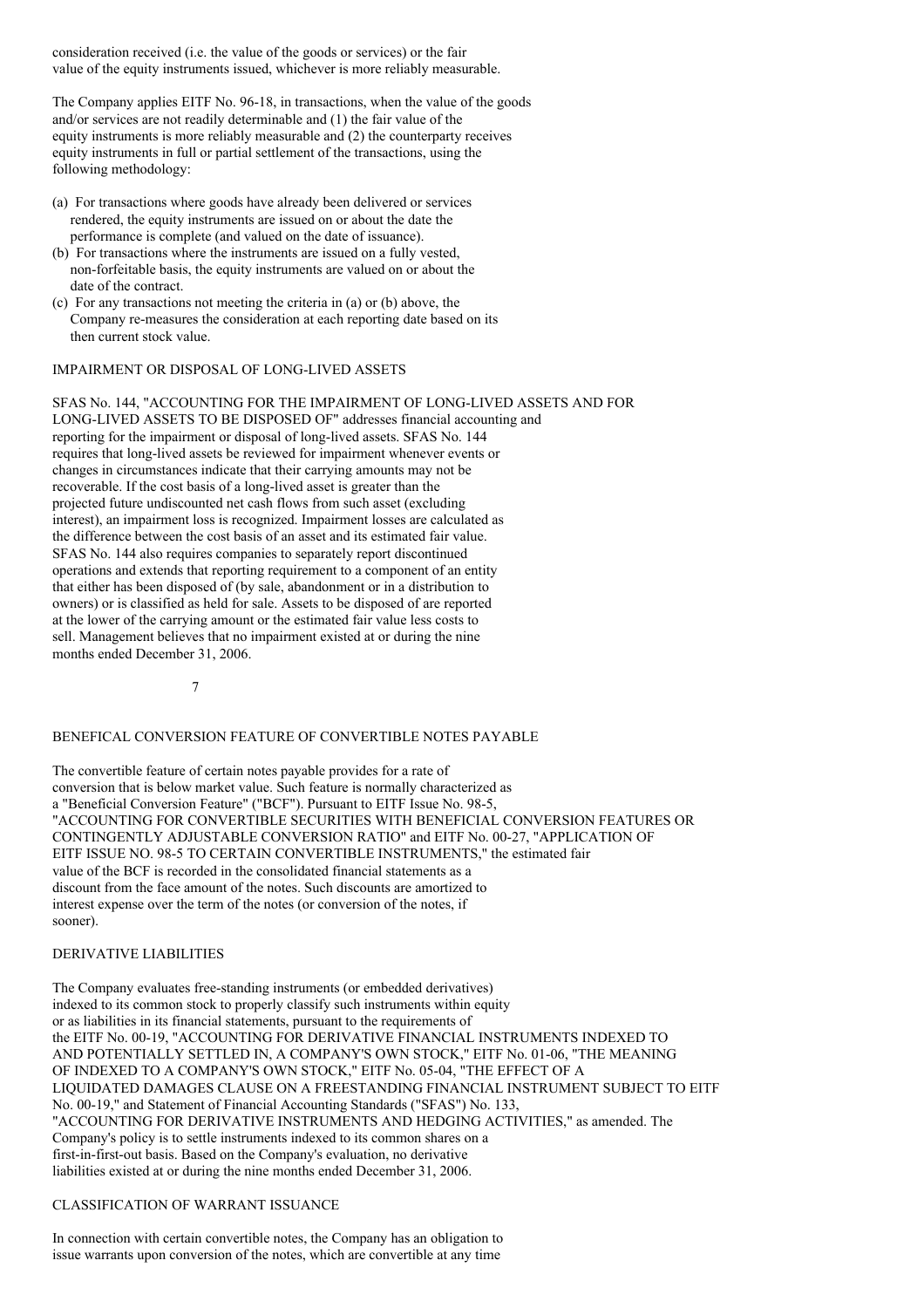at the discretion of the noteholders. The obligation to issue the warrants meets the criteria of an embedded derivative to be bifurcated pursuant to SFAS No. 133, "ACCOUNTING FOR DERIVATIVE INSTRUMENTS AND HEDGING ACTIVITIES" ("SFAS No. 133"), as amended. Under this transaction, the Company is obligated to and has registered for resale the common shares underlying the related warrants. At December 31, 2006, the Company has sufficient registered shares to settle the exercise of the related warrants. As a result, at December 31, 2006, the embedded derivative associated with this warrant obligation meets the scope exception of paragraph 11 (a) of SFAS No. 133. If such were not the case, these warrants would need to be classified as a liability. The classification of these warrants is evaluated at each reporting date.

#### STOCK BASED COMPENSATION

Effective April 1, 2006, the Company adopted the provisions of SFAS No. 123-R, "SHARE-BASED PAYMENT." SFAS No. 123-R requires employee stock options and rights to purchase shares under stock participation plans to be accounted for under the fair value method and requires the use of an option pricing model for estimating fair value. Accordingly, share-based compensation is measured when all granting activities have been completed, generally the grant date, based on the fair value of the award. Prior to April 1, 2006, the Company accounted for awards granted under its equity incentive plan under the intrinsic value method prescribed by Accounting Principles Board ("APB") Opinion No. 25, "ACCOUNTING FOR STOCK ISSUED TO EMPLOYEES," and related interpretations, and provided the required pro forma disclosures prescribed by SFAS No. 123, "ACCOUNTING FOR STOCK BASED COMPENSATION," as amended. The exercise price of options is generally equal to the market price of the Company's common stock (defined as the closing price as quoted on the Over-the-Counter Bulletin Board administered by Nasdaq) on the date of grant. Under the modified prospective method of adoption for SFAS No. 123-R, the compensation cost recognized by the Company beginning April 1, 2006 includes (a) compensation cost for all equity incentive awards granted prior to, but not yet vested as of April 1, 2006, based on the grant-date fair value estimated in accordance with the original provisions of SFAS No. 123, and (b) compensation cost for all equity incentive awards granted subsequent to April 1, 2006, based on the grant-date fair value estimated in accordance with the provisions of SFAS No. 123-R.

From time to time, the Company's Board of Directors grants common share purchase options or warrants to selected directors, officers, employees, consultants and advisors in payment of goods or services provided by such persons on a stand-alone basis outside of any of the Company's formal stock plans. The terms of these grants are individually negotiated and generally expire within five years from the grant date.

8

In August 2000, the Company adopted the 2000 Stock Option Plan ("Stock Option Plan"), which was approved by its stockholders in September 2000. The Stock Option Plan provides for the issuance of up to 500,000 options to purchase shares of common stock. Such options can be incentive options or nonstatutory options, and may be granted to employees, directors and consultants. The Stock Option Plan has limits as to the eligibility of those stockholders who own more than 10% of Company stock, as defined. The options granted pursuant to the Stock Option Plan may have exercise prices of no less than 100% of fair market value of the Company's common stock at the date of grant (incentive options), or no less than 75% of fair market value of such stock at the date of grant (nonstatutory). At December 31, 2006, the Company had granted 47,500 options under the 2000 Stock Option Plan of which 15,000 had been forfeited, with 467,500 available for future issuance. All of these options vested prior to the adoption of FAS 123-R.

The effects of share-based compensation resulting from the application of SFAS No. 123-R to options granted outside of the Company's Stock Option Plan resulted in an expense of \$14,316 for the quarter ended December 31, 2006 and \$23,816 for the nine month period ended December 31, 2006. This expense was recorded as stock compensation included in payroll and related expenses in the accompanying December 31, 2006 condensed consolidated statement of operations. Share-based compensation recognized as a result of the adoption of SFAS No. 123-R as well as pro forma disclosures according to the original provisions of SFAS No. 123 for periods prior to the adoption of SFAS No. 123-R use the Binomial Lattice option pricing model for estimating fair value of options granted.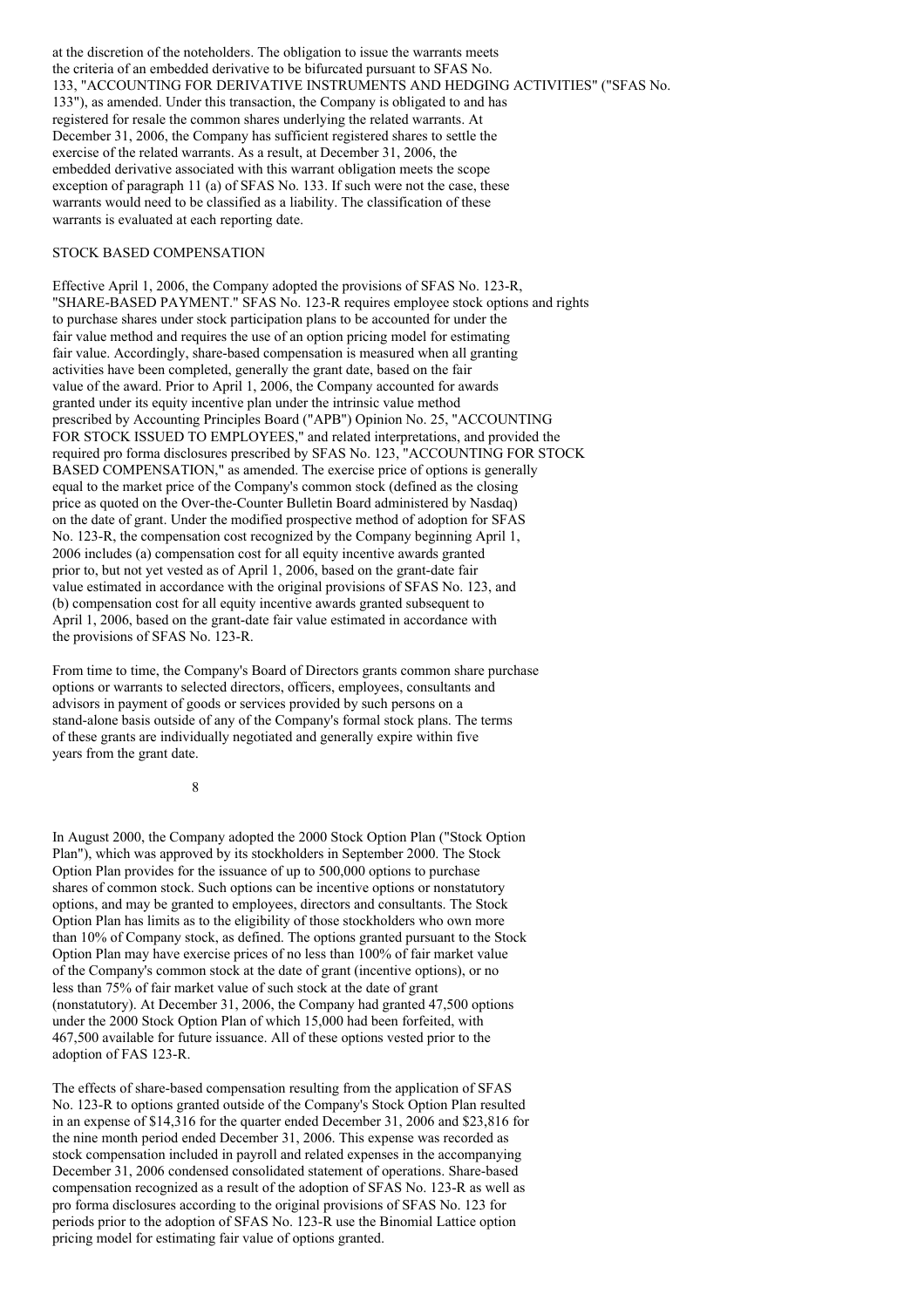The following table summarizes the effect of share-based compensation resulting from the application of SFAS No. 123-R to options granted:

|                                                                    | December 31, 2006 | Three Months Ended Nine Months Ended<br>December 31, 2006 |
|--------------------------------------------------------------------|-------------------|-----------------------------------------------------------|
| Payroll and related                                                | 14,316            | \$23,816                                                  |
| Net share-based compensation effect<br>in net loss from operations | 14.316            | \$23,816                                                  |
| Basic and diluted loss per common share                            |                   | (0.00)<br>(0.00)                                          |

In accordance with SFAS No. 123-R, the Company adjusts share-based compensation on a quarterly basis for changes to the estimate of expected award forfeitures based on actual forfeiture experience. The effect of adjusting the forfeiture rate for all expense amortization after March 31, 2006 is recognized in the period the forfeiture estimate is changed. The effect of forfeiture adjustments for the nine month period ended December 31, 2006 was insignificant.

========== =========

Pro forma information required under SFAS No. 123 for periods prior to April 1, 2006 as if the Company had applied the fair value recognition provisions of SFAS No. 123 to options granted under and outside of the Company's equity incentive plans was as follows:

#### <TABLE>

|                                                                                                | December 31,<br>2005 | Three Months Ended Nine Months Ended<br>December 31,<br>2005 |
|------------------------------------------------------------------------------------------------|----------------------|--------------------------------------------------------------|
| $<\!\!S\!\!>$                                                                                  | <<>                  | <c></c>                                                      |
| Net loss as reported                                                                           | 594,375<br>S         | \$2,069,698                                                  |
| Less: Total stock-based employee compensation<br>expense determined under the Binomial Lattice |                      |                                                              |
| option pricing model                                                                           |                      | 57,000                                                       |
| Pro forma net loss                                                                             | \$594,375            | .<br>\$2,126,698                                             |
| Basic and diluted loss per common share:                                                       |                      |                                                              |
| As reported                                                                                    | \$<br>(0.03)         | (0.11)<br>S                                                  |
| Pro forma                                                                                      | S<br>(0.03)          | S<br>(0.11)                                                  |
|                                                                                                |                      |                                                              |

  |  |9

Pro forma compensation expense reported in the above table is generally based on the vesting provisions in the related stock option grants.

Share compensation expense in the three and nine months ended December 31, 2006 relates to the vesting of existing grants (issued subsequent to April 1, 2006), the date the Company adopted SFAS No. 123-R and of grants issued during the current fiscal year.

The following weighted average assumptions were used in the valuation of these instruments.

|                         | 2006      | 2005 |           |
|-------------------------|-----------|------|-----------|
|                         |           |      |           |
| Annual dividends        | Zero      |      | Zero      |
| Expected volatility     | 89%       |      | 72%       |
| Risk free interest rate | 4.82%     |      | 4.18%     |
| Expected life           | 5.0 years |      | 5.0 years |

The expected volatility is based on the historic volatility. The expected life of options granted is based on the "simplified method" described in the SEC's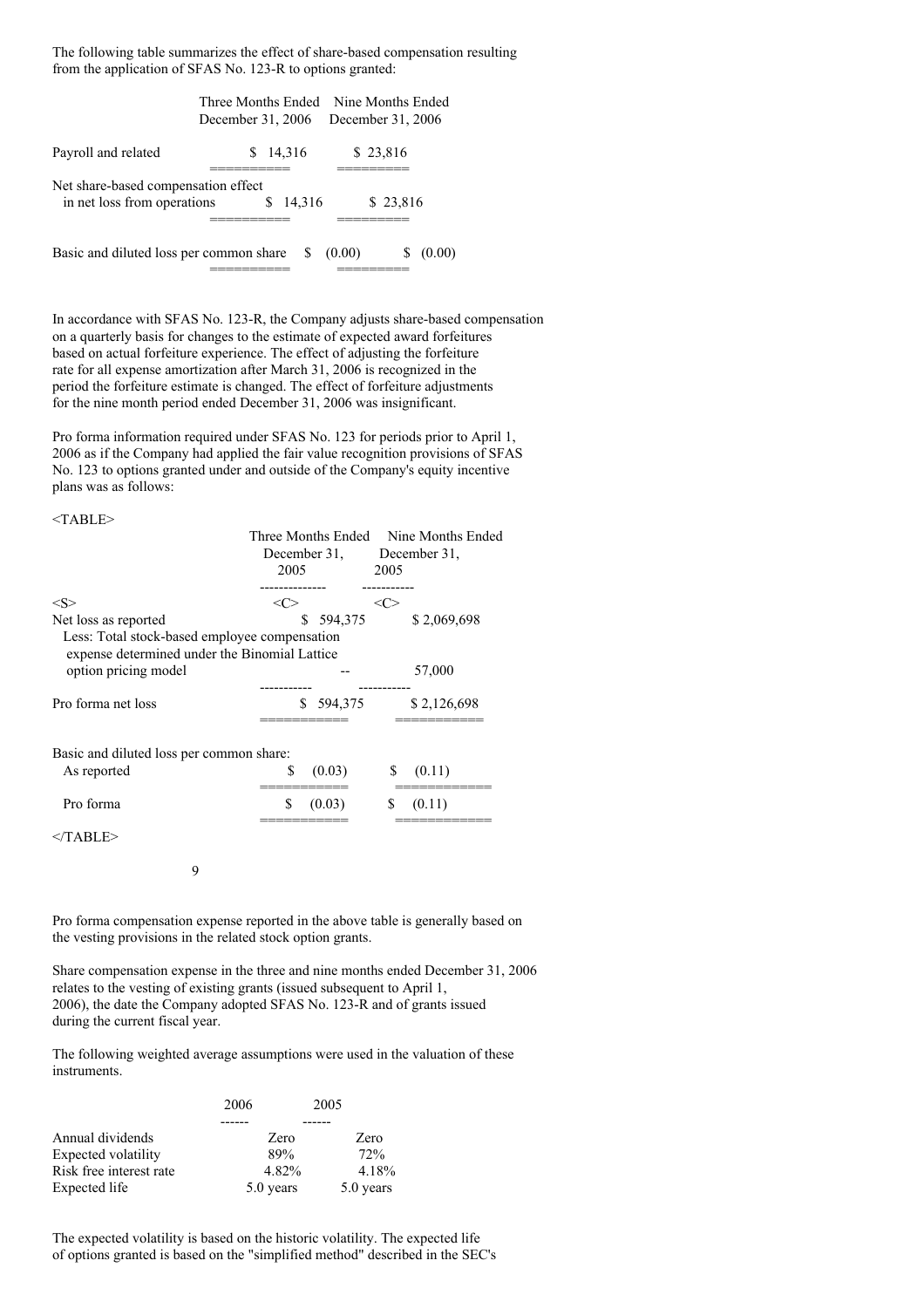Staff Accounting Bulletin No. 107 due to changes in the vesting terms and contractual life of current option grants compared to the Company's historical grants.

Options outstanding that have vested and are expected to vest as of December 31, 2006 are as follows:

|                  | Weighted                                 |           |      |           |  |  |
|------------------|------------------------------------------|-----------|------|-----------|--|--|
|                  | Weighted Average                         |           |      |           |  |  |
|                  | Average Remaining Aggregate              |           |      |           |  |  |
|                  | Number of Exercise Contractual Intrinsic |           |      |           |  |  |
|                  | Shares Price Term in Years Value (1)     |           |      |           |  |  |
|                  |                                          |           |      |           |  |  |
| Vested           | 8,369,060 \$ 0.39                        |           | 5.58 | \$178,029 |  |  |
| Expected to vest | 835,000 0.25 5.92                        |           |      | \$13,400  |  |  |
|                  |                                          |           | .    |           |  |  |
| Total            | 9,204,060                                | \$191,429 |      |           |  |  |
|                  |                                          |           |      |           |  |  |

(1) These amounts represent the difference between the exercise price and \$0.27, the closing market price of the Company's common stock on December 31, 2006 as quoted on the Over-the-Counter Bulletin Board under the symbol "AEMD.OB" for all in-the-money options outstanding.

Options outstanding that are expected to vest are net of estimated future forfeitures in accordance with the provisions of SFAS No. 123-R, which are estimated when compensation costs are recognized. Additional information with respect to stock option activity is as follows:

## Outstanding Options

|                                            | <b>Shares</b><br>Available Number of Average<br>for Grant | Shares Exercise Price Value (1) | Weighted Aggregate |         | Intrinsic   |
|--------------------------------------------|-----------------------------------------------------------|---------------------------------|--------------------|---------|-------------|
| March 31, 2006                             |                                                           | 467,500 9,012,785               |                    | \$ 0.38 | \$3,875,498 |
| Grants<br>Exercises<br>Cancellations       |                                                           | 500,000<br>(308, 725)           | \$ 0.27<br>\$0.38  |         |             |
| December 31, 2006                          |                                                           | 467,500 9,204,060               |                    | \$0.38  | \$191,429   |
| Options exerciseable at:<br>March 31, 2006 |                                                           | 7,135,518                       | \$0.39             |         |             |

December 31, 2006 8,369,060 \$ 0.39

(1) Represents the difference between the exercise price and the March 31, 2006 or December 31, 2006 market price of the Company's common stock, which was \$0.81 and \$0.27, respectively, for "in the money" options.

#### 10

## INCOME TAXES

Under SFAS No. 109, "ACCOUNTING FOR INCOME TAXES," deferred tax assets and liabilities are recognized for the future tax consequences attributable to the difference between the consolidated financial statements and their respective tax basis. Deferred income taxes reflect the net tax effects of (a) temporary differences between the carrying amounts of assets and liabilities for financial reporting purposes and the amounts reported for income tax purposes, and (b) tax credit carryforwards. The Company records a valuation allowance for deferred tax assets when, based on management's best estimate of taxable income (if any) in the foreseeable future, it is more likely than not that some portion of the deferred tax assets may not be realized.

## RECENT ACCOUNTING PRONOUNCEMENTS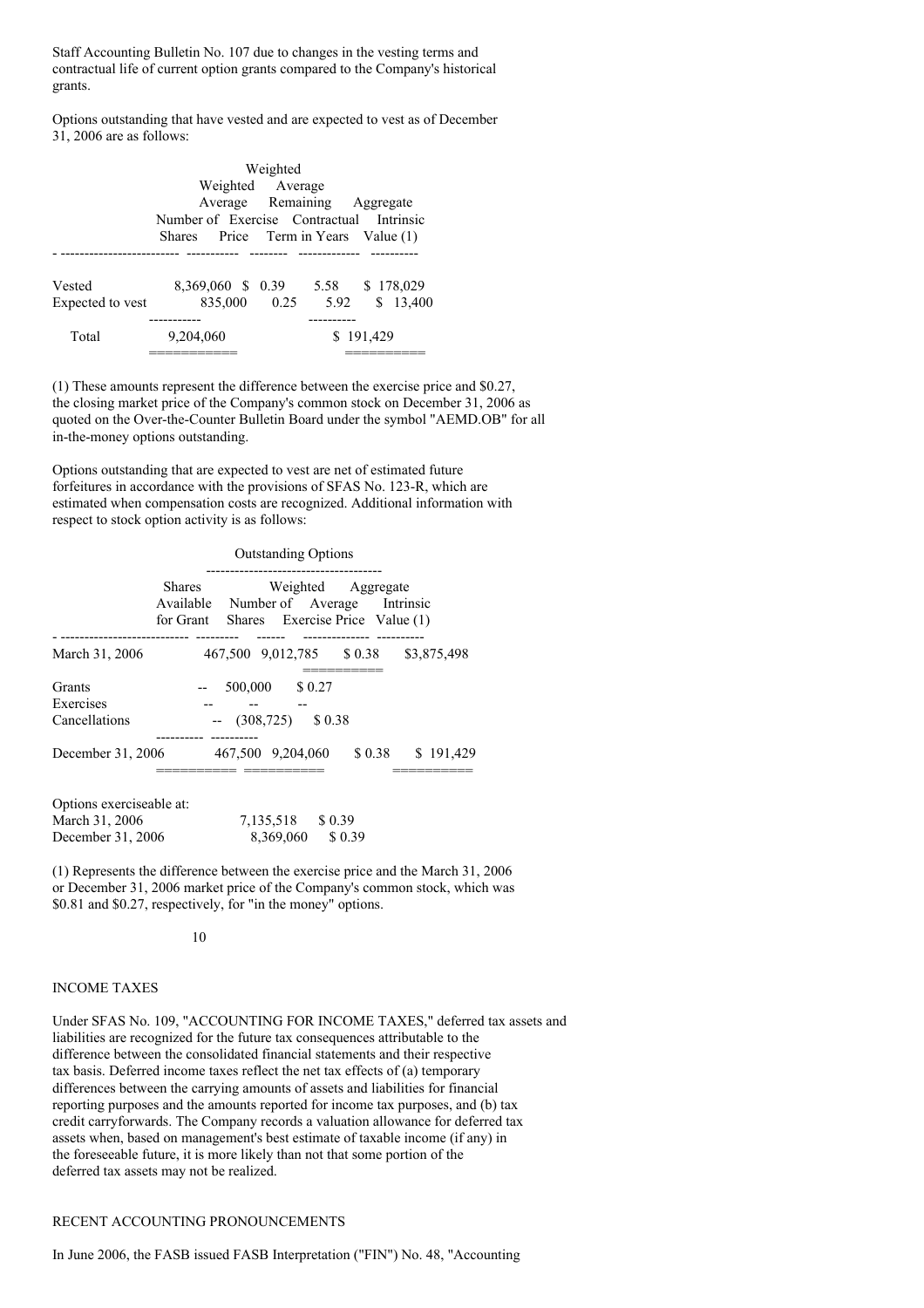for Uncertainty in Income Taxes, an interpretation of FASB Statement No. 109." This interpretation clarifies the accounting for uncertainty in income taxes recognized in an enterprise's financial statements in accordance with SFAS No. 109,"Accounting for Income Taxes." FIN No. 48 prescribes a more-likely-than-not recognition threshold and a measurement attribute for the financial statement recognition and measurement of tax positions taken (or expected to be taken) in an income tax return. It also provides guidance on de-recognition, classification, interest and penalties, accounting in interim periods, disclosure and transition. The requirement to assess the need for a valuation allowance on net deferred tax assets is not affected by FIN No. 48. This pronouncement is effective for fiscal years beginning after December 31, 2006. Management is in the process of evaluating this guidance, and therefore has not yet determined the impact (if any) that FIN No.48 will have on the Company's financial position or results of operation upon adoption.

In September 2006, the FASB issued SFAS No.157, "FAIR VALUE MEASUREMENTS," which defines fair value, establishes a framework for measuring fair value in accordance with GAAP, and expands disclosures about fair value measurements. SFAS No. 157 simplifies and codifies related guidance within GAAP, but does not require any new fair value measurements. The guidance in SFAS No. 157 applies to derivatives and other financial instruments measured at estimated fair value under SFAS No. 133 and related pronouncements. SFAS No. 157 is effective for financial statements issued for fiscal years beginning after November 15, 2007, and interim periods within those fiscal years. Management does not expect the adoption of SFAS No. 157 to have a significant effect on the Company's financial position or results of operation.

## NOTE 4. NOTES PAYABLE

At December 31, 2006, the Company had \$502,500 in principal amount of notes payable outstanding with twelve noteholders.The Company is in default on these notes which are unsecured notes payable and is currently seeking other financing arrangements to retire all past due notes. At December 31, 2006 the Company had accrued interest in the amount of \$333,629 associated with these defaulted notes payable.

On December 15, 2006, the Company issued two 10% Convertible Notes ("December 10% Notes") totaling \$50,000 to accredited investors. The December 10% Notes accrue interest at a rate of ten percent (10%) per annum and mature on March 15, 2007. Such notes are convertible into shares of restricted common stock at any time at the election of the holder at a fixed conversion price of \$0.17 per share for any conversion occurring on or before the maturity date. In addition, upon issuance, the Company issued five-year Warrants ("December 10% Note Warrants") to purchase a number of shares equal to the number of shares into which the December 10% Notes can be converted at a fixed exercise price of \$0.17. Additionally, if the December 10% Note Warrants are exercised prior to December 15, 2007, the holder will receive an additional warrant on the same terms as the December 10% Note Warrants on a one to one basis. The warrants can be settled in unregistered shares of common stock. The December 10% Note Warrants have been valued using a Binomial Lattice option pricing model and an associated discount of \$15,627, the relative fair value measured at the commitment date, was recorded and presented net against the face amount of the December 10% Notes. The convertible feature of the December 10% Notes provides for an effective conversion rate that is below market value. Pursuant to EITF No. 98-5 and EITF No. 00-27, the Company estimated the fair value of such BCF to be \$34,373 and recorded such amount as a debt discount. The discounts associated with the warrants and the BCF are being accreted to interest expense over the term of the December 10% Notes. Total interest expense on the December 10% Notes for amortization of such debt discounts totaled approximately \$9,000 for the three month period ended December 31, 2006.

At December 31, 2006, the Company had \$1,050,000 in principal amount of convertible notes payable outstanding, net of \$770,984 discount, held by six noteholders (four holding 10% Series A Convertible Notes and two holding 10% Convertible Notes). The \$770,984 discount is comprised of \$28,260 in unamortized BCF discount and \$742,724 in unamortized discount attributable to the valuation of warrant rights associated with the issuance of the convertible notes. The common shares underlying these warrants were registered by the Company in January 2006.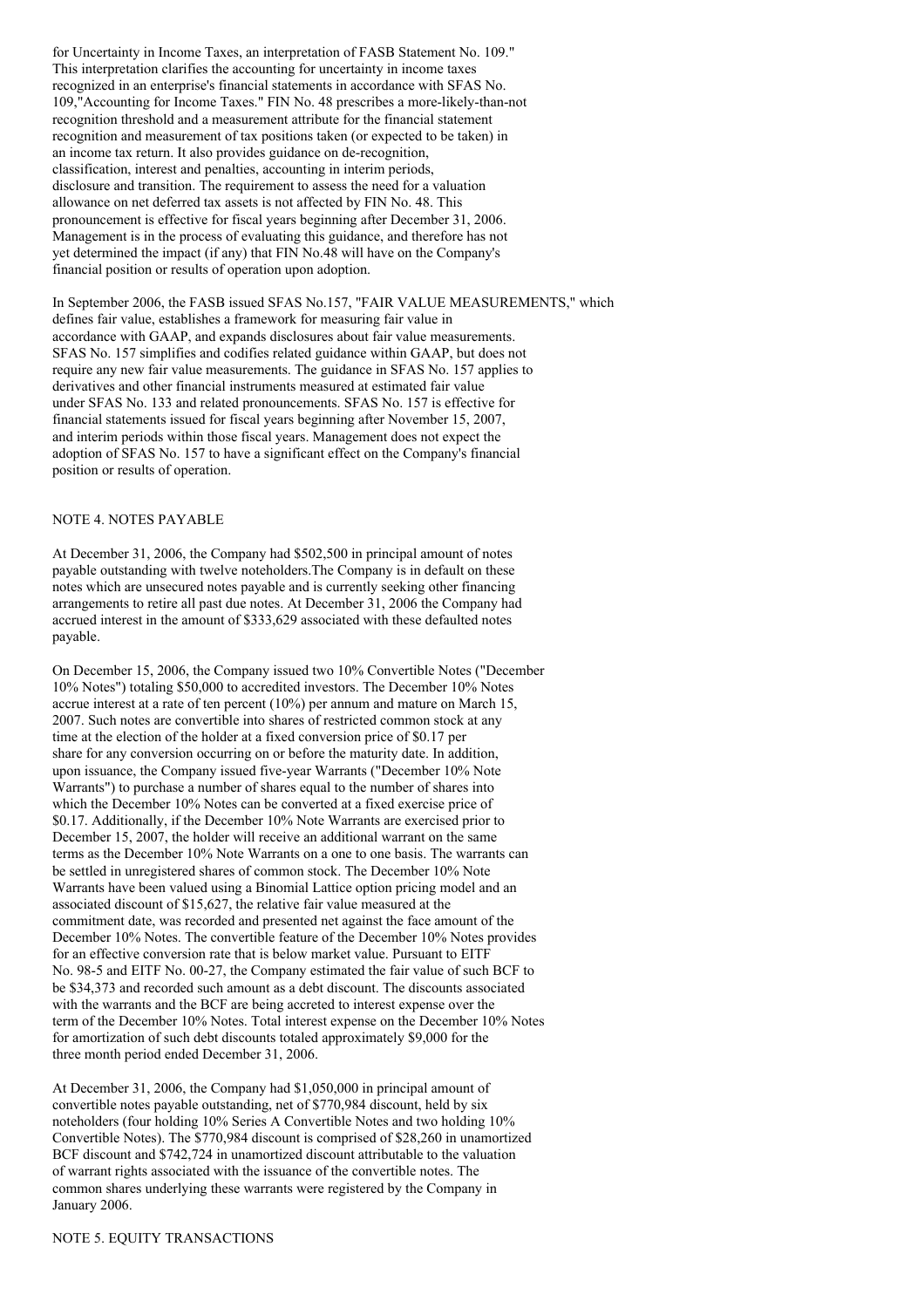In April 2006, the Company issued 3,782 shares of common stock pursuant to the Company's S-8 registration statement covering the Company's 2003 Consultant Stock Plan at \$0.79 per share in payment for regulatory affairs consulting services to the Company valued at \$3,000 based on the value of the services.

11

In April 2006, the Company issued 25,601 shares of common stock pursuant to the Company's S-8 registration statement covering the Company's 2003 Consultant Stock Plan at \$0.50 per share in payment for past due rents owed by the Company valued at \$12,801 based on the value of the services.

In April 2006, the Company issued 6,313 shares of common stock pursuant to the Company's S-8 registration statement covering the Company's 2003 Consultant Stock Plan at \$0.79 per share in payment for regulatory affairs consulting services to the Company valued at \$5,000 based on the value of the services.

In April 2006, the Company issued 10,000 shares of common stock pursuant to the Company's S-8 registration statement covering the Company's 2003 Consultant Stock Plan at \$0.50 per share in payment for regulatory affairs consulting services to the Company valued at \$5,000 based on the value of the services.

In April 2006, the Company issued 14,563 shares of common stock pursuant to the Company's S-8 registration statement covering the Company's 2003 Consultant Stock Plan at \$0.29 per share in payment for regulatory affairs consulting services to the Company valued at \$4,165 based on the value of the services.

In April 2006, the Company issued 3,086 shares of restricted common stock at \$0.81 per share in payment for investor relations valued at \$2,500 based on the value of the services.

During April 2006, the Company issued 209,679 shares of common stock at prices between \$0.57 and \$0.74 per share to Fusion Capital under its \$6,000,000 common stock purchase agreement for net cash proceeds totaling \$140,002. These shares are registered pursuant to the Company's Form SB-2 registration statement effective December 7, 2004.

In April 2006, the Company repaid a \$25,000 15% promissory notes, including accrued interest of \$18,750, through the issuance of 107,759 restricted common shares at \$0.406 per share to an accredited individual investor. There was no gain or loss on the extinguishment.

In May 2006, the Company issued 8,532 shares of common stock pursuant to the Company's S-8 registration statement covering the Company's 2003 Consultant Stock Plan at \$0.59 per share in payment for regulatory affairs consulting services to the Company valued at \$5,000 based on the value of the services.

In May 2006, the Company issued 5,703 shares of common stock pursuant to the Company's S-8 registration statement covering the Company's 2003 Consultant Stock Plan at \$0.53 per share in payment for regulatory affairs consulting services to the Company valued at \$3,000 based on the value of the services.

In May 2006, the Company issued 4,545 shares of restricted common stock at \$0.55 per share in payment for investor relations valued at \$2,500 based on the value of the services.

In June 2006, the Company issued 8,681 shares of common stock pursuant to the Company's S-8 registration statement covering the Company's 2003 Consultant Stock Plan at \$0.58 per share in payment for regulatory affairs consulting services to the Company valued at \$5,000 based on the value of the services.

In June 2006, the Company issued 5,703 shares of common stock pursuant to the Company's S-8 registration statement covering the Company's 2003 Consultant Stock Plan at \$0.53 per share in payment for regulatory affairs consulting services to the Company valued at \$3,000 based on the value of the services.

In June 2006, the Company issued 3,363 shares of common stock pursuant to the Company's S-8 registration statement covering the Company's 2003 Consultant Stock Plan at \$0.45 per share in payment for regulatory affairs consulting services to the Company valued at \$1,500 based on the value of the services.

In July 2006, the Company issued 8,721 shares of common stock pursuant to the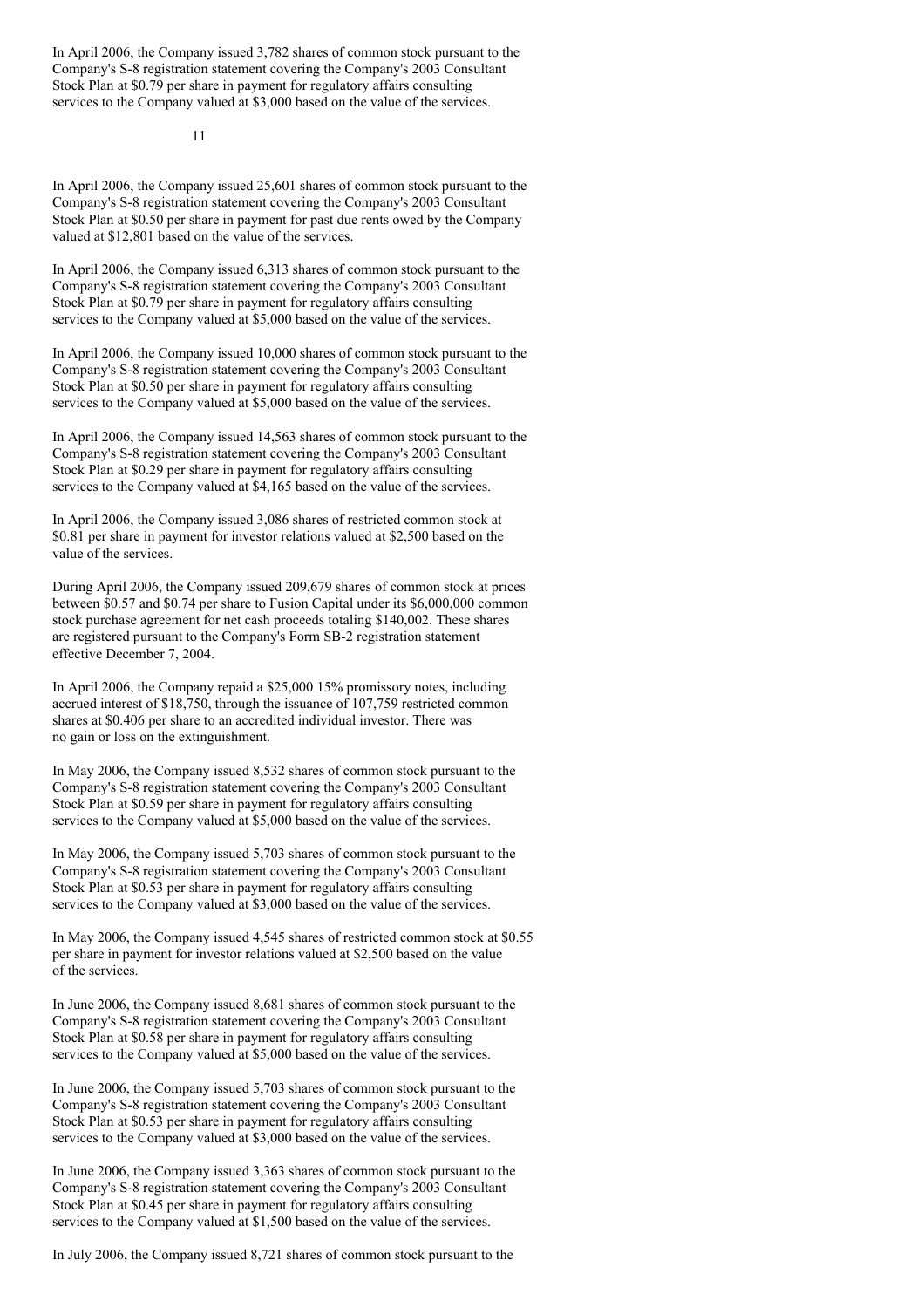Company's S-8 registration statement covering the Company's 2003 Consultant Stock Plan at \$0.34 per share in payment for regulatory affairs consulting services to the Company valued at \$3,000 based on the value of the services.

In July 2006, the Company issued 10,684 shares of common stock pursuant to the Company's S-8 registration statement covering the Company's 2003 Consultant Stock Plan at \$0.47 per share in payment for regulatory affairs consulting services to the Company valued at \$5,000 based on the value of the services.

In July 2006, the Company issued 6,250 shares of restricted common stock at \$0.40 per share in payment for investor relations services to the Company valued at \$2,500 based on the value of the services.

In July 2006, the Company issued 7,813 shares of restricted common stock at \$0.32 per share in payment for investor relations services to the Company valued at \$2,500 based on the value of the services.

#### $12$

In July 2006, the Company issued 8,721 shares of common stock pursuant to the Company's S-8 registration statement covering the Company's 2003 Consultant Stock Plan at \$0.34 per share in payment for regulatory affairs consulting services to the Company valued at \$3,000 based on the value of the services.

In July 2006, the Company issued 132,765 shares of common stock pursuant to the Company's S-8 registration statement covering the Company's 2003 Consultant Stock Plan at \$0.37 per share in payment for regulatory affairs consulting services to the Company valued at \$48,858 based on the value of the services.

In July 2006, the Company issued 14,535 shares of common stock pursuant to the Company's S-8 registration statement covering the Company's 2003 Consultant Stock Plan at \$0.34 per share in payment for regulatory affairs consulting services to the Company valued at \$5,000 based on the value of the services.

During August 2006, the Company issued 113,235 shares of common stock at prices between \$0.26 and \$0.27 per share to Fusion Capital under its \$6,000,000 common stock purchase agreement for net cash proceeds totaling \$30,000. These shares are registered pursuant to the Company's Form SB-2 registration statement effective December 7, 2004.

In August 2006, the Company issued 9,434 shares of common stock pursuant to the Company's S-8 registration statement covering the Company's 2003 Consultant Stock Plan at \$0.32 per share in payment for regulatory affairs consulting services to the Company valued at \$3,000 based on the value of the services.

In August 2006, the Company issued 86,779 shares of common stock pursuant to the Company's S-8 registration statement covering the Company's 2003 Consultant Stock Plan at \$0.25 per share in payment for general legal expenses to the Company valued at \$22,085 based on the value of the services.

In August 2006, the Company issued 114,132 shares of restricted common stock at \$0.20 per share in payment for accrued accounting consulting services provided to the Company by a third party valued at \$23,111 based upon the value of the services.

During September 2006, the Company issued 439,936 shares of common stock at prices between \$0.25 and \$0.26 per share to Fusion Capital under its \$6,000,000 common stock purchase agreement for net cash proceeds totaling \$110,000. These shares are registered pursuant to the Company's Form SB-2 registration statement effective December 7, 2004.

In September 2006, the Company issued 4,808 shares of common stock pursuant to the Company's S-8 registration statement covering the Company's 2003 Consultant Stock Plan at \$0.31 per share in payment for regulatory affairs consulting services to the Company valued at \$1,500 based on the value of the services.

In September 2006, the Company issued 15,723 shares of common stock pursuant to the Company's S-8 registration statement covering the Company's 2003 Consultant Stock Plan at \$0.32 per share in payment for regulatory affairs consulting services to the Company valued at \$5,000 based on the value of the services.

In September 2006, the Company issued 9,868 shares of common stock pursuant to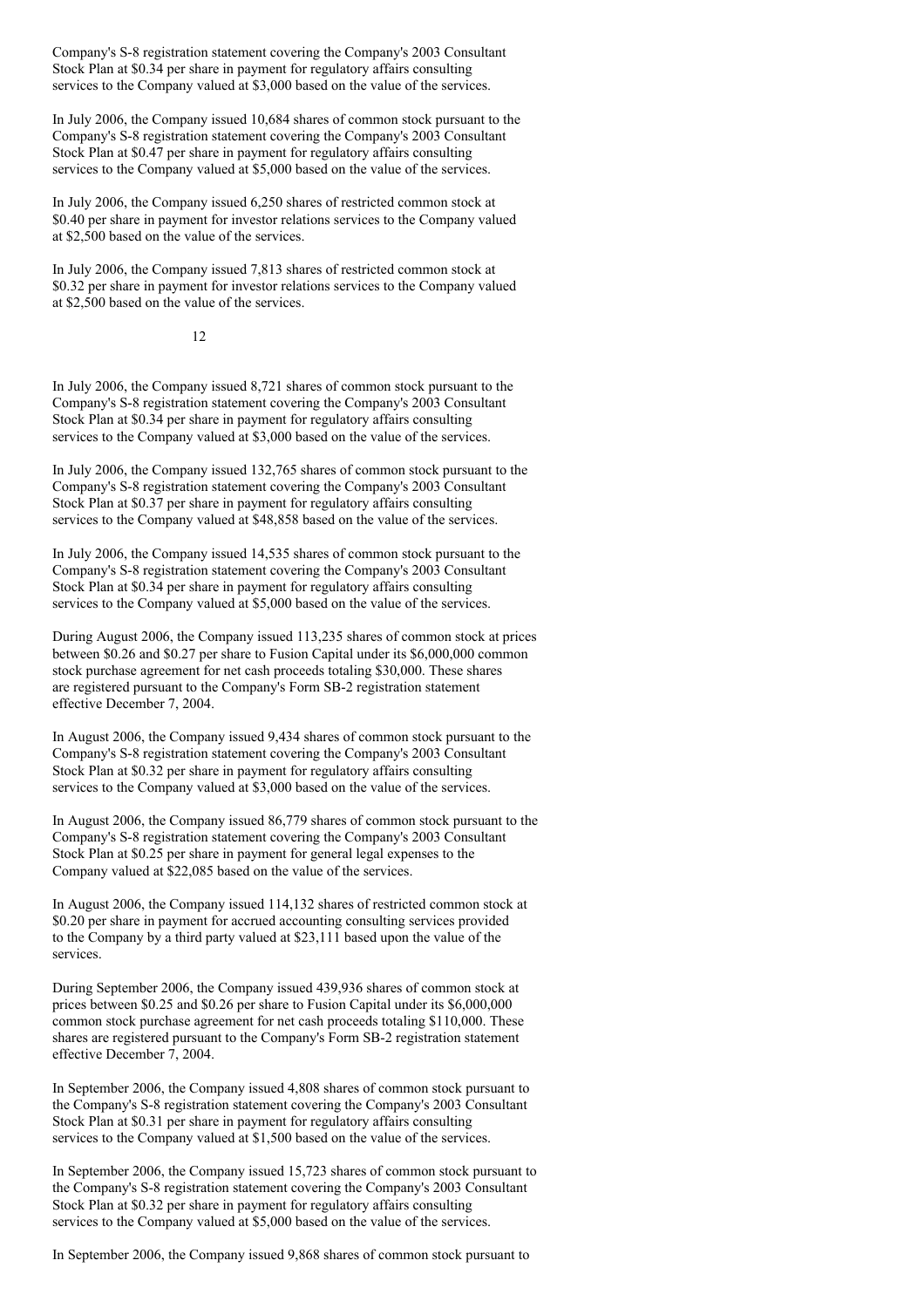the Company's S-8 registration statement covering the Company's 2003 Consultant Stock Plan at \$0.30 per share in payment for regulatory affairs consulting services to the Company valued at \$3,000 based on the value of the services.

In September 2006, the Company issued 16,447 shares of common stock pursuant to the Company's S-8 registration statement covering the Company's 2003 Consultant Stock Plan at \$0.30 per share in payment for regulatory affairs consulting services to the Company valued at \$5,000 based on the value of the services.

In September 2006, the Company issued 9,733 shares of common stock pursuant to the Company's S-8 registration statement covering the Company's 2003 Consultant Stock Plan at \$0.26 per share in payment for regulatory affairs consulting services to the Company valued at \$2,550 based on the value of the services.

During October 2006, the Company issued 201,165 shares of common stock at \$0.25 per share to Fusion Capital under its \$6,000,000 common stock purchase agreement for net cash proceeds totaling \$50,000. These shares are registered pursuant to the Company's Form SB-2 registration statement effective December 7, 2004.

In October 2006, the Company issued 8,065 shares of restricted common stock at \$0.31 per share in payment for investor relations services to the Company valued at \$2,500 based on the value of the services.

In October 2006, the Company issued 8,929 shares of restricted common stock at \$0.28 per share in payment for investor relations services to the Company valued at \$2,500 based on the value of the services.

13

In October 2006, the Company issued 18,797 shares of common stock pursuant to the Company's S-8 registration statement covering the Company's 2003 Consultant Stock Plan at \$0.27 per share in payment for regulatory affairs consulting services to the Company valued at \$5,000 based on the value of the services.

In October 2006, the Company issued 11,278 shares of common stock pursuant to the Company's S-8 registration statement covering the Company's 2003 Consultant Stock Plan at \$0.27 per share in payment for regulatory affairs consulting services to the Company valued at \$3,000 based on the value of the services.

In October 2006, the Company issued 7,540 shares of common stock pursuant to the Company's S-8 registration statement covering the Company's 2003 Consultant Stock Plan at \$0.25 per share in payment for regulatory affairs consulting services to the Company valued at \$1,900 based on the value of the services.

In November 2006, the Company issued 555,556 shares of restricted common stock at \$0.18 per share in exchange for an investment of \$100,000. As an inducement the Company also issued five-year warrants to purchase a number of shares equal to the number of restricted shares issued converted at a fixed exercise price of \$0.18. Additionally, if the warrants are exercised prior to November 14, 2007, the holder will receive an additional warrant on the same terms as the warrants.

In November 2006, the Company issued 11,905 shares of common stock pursuant to the Company's S-8 registration statement covering the Company's 2003 Consultant Stock Plan at \$0.25 per share in payment for regulatory affairs consulting services to the Company valued at \$3,000 based on the value of the services.

In November 2006, the Company issued 19,841 shares of common stock pursuant to the Company's S-8 registration statement covering the Company's 2003 Consultant Stock Plan at \$0.25 per share in payment for regulatory affairs consulting services to the Company valued at \$5,000 based on the value of the services.

In December 2006, the Company issued 12,397 shares of common stock pursuant to the Company's S-8 registration statement covering the Company's 2003 Consultant Stock Plan at \$0.24 per share in payment for regulatory affairs consulting services to the Company valued at \$3,000 based on the value of the services.

In December 2006, the Company issued 20,661 shares of common stock pursuant to the Company's S-8 registration statement covering the Company's 2003 Consultant Stock Plan at \$0.24 per share in payment for regulatory affairs consulting services to the Company valued at \$5,000 based on the value of the services.

In December 2006, the Company issued 40,000 shares of restricted common stock at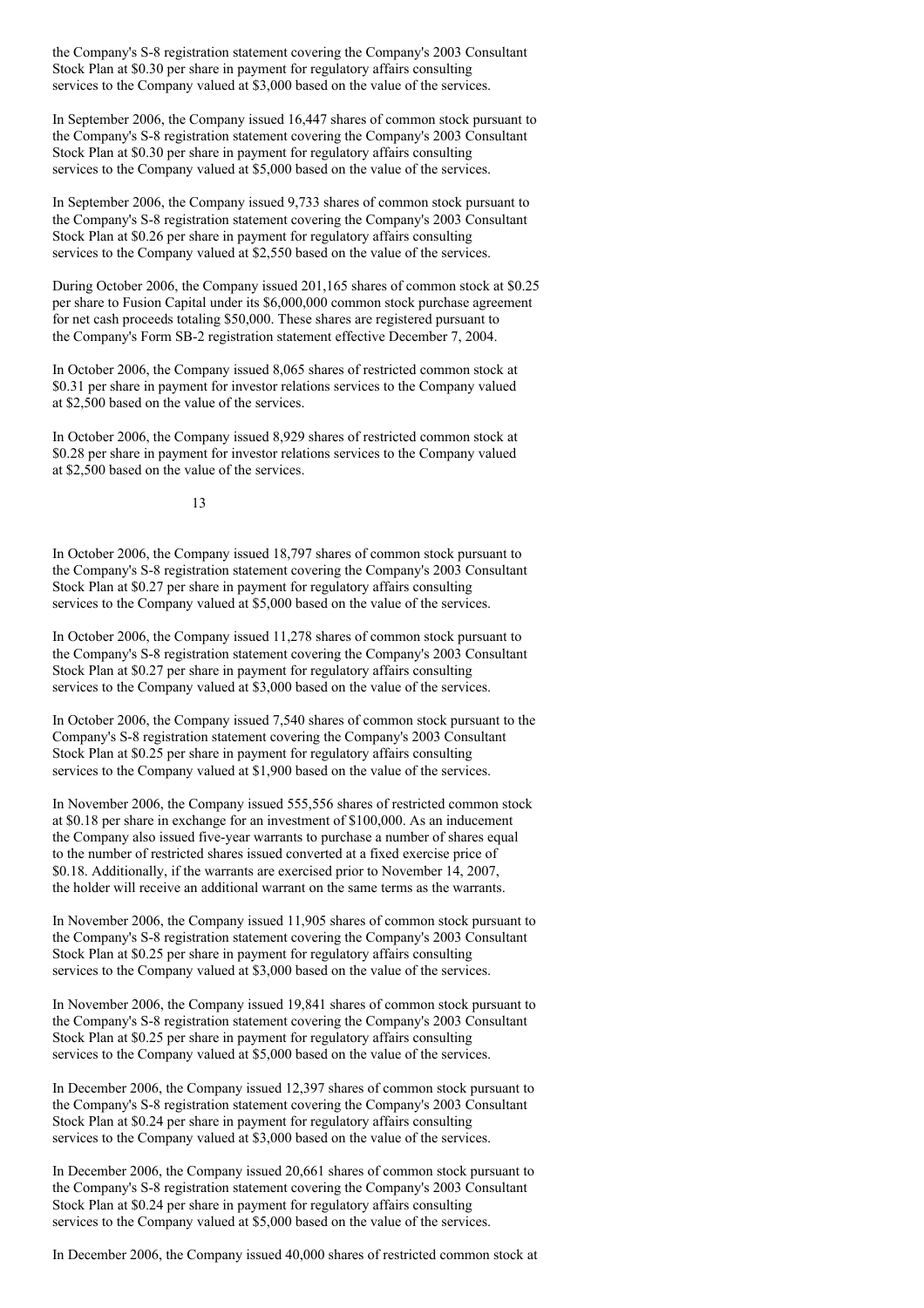\$0.25 per share in exchange for license and development rights related to certain intellectual property valued at \$10,000 based on the fair market value of the the intellectual property license.

During December 2006, the Company issued 118,360 shares of common stock at prices between \$0.25 and \$0.26 per share to Fusion Capital under its \$6,000,000 common stock purchase agreement for net cash proceeds totaling \$30,000. These shares are registered pursuant to the Company's Form SB-2 registration statement effective December 7, 2004.

#### NOTE 6. SUBSEQUENT EVENTS

In January 2007, the Company issued 15,248 shares of common stock pursuant to the Company's S-8 registration statement covering the Company's 2003 Consulting Stock Plan at \$0.28 per share in payment for regulatory affairs consulting services to the Company valued at \$4,300 based on the value of the services.

In January 2007, the Company issued 10,714 shares of common stock pursuant to the Company's S-8 registration statement covering the Company's 2003 Consulting Stock Plan at \$0.28 per share in payment for regulatory affairs consulting services to the Company valued at \$3,000 based on the value of the services.

In January 2007, the Company issued 125,091 shares of restricted common stock at between \$0.24 and \$0.31 per share in payment for investor relations services to the Company valued at \$32,500 based on the value of the services.

In January 2007, the Company issued 17,857 shares of common stock pursuant to the Company's S-8 registration statement covering the Company's 2003 Consulting Stock Plan at \$0.28 per share in payment for regulatory affairs consulting services to the Company valued at \$5,000 based on the value of the services.

During January 2007, the Company issued 471,936 shares of common stock at prices between \$0.25 and \$0.26 per share to Fusion Capital under its \$6,000,000 common stock purchase agreement for net cash proceeds totaling \$120,000. These shares are registered pursuant to the Company's Form SB-2 registration statement effective December 7, 2004.

During February 2007, the Company issued 110,974 shares of common stock at prices between \$0.263 and \$0.28 per share to Fusion Capital under its \$6,000,000 common stock purchase agreement for net cash proceeds totaling \$30,000. These shares are registered pursuant to the Company's Form SB-2 registration statement effective December 7, 2004.

14

## ITEM 2. MANAGEMENT'S DISCUSSION AND ANALYSIS OR PLAN OF OPERATION

The following discussion of Aethlon Medical's financial condition and results of operations should be read in conjunction with, and is qualified in its entirety by the condensed consolidated (unaudited) financial statements and notes thereto, included in Item 1 in this Quarterly Report on Form 10-QSB. This item contains forward-looking statements that involve risks and uncertainties. Actual results may differ materially from those indicated in such forward-looking statements.

# FORWARD LOOKING STATEMENTS

All statements, other than statements of historical fact, included in this Form 10-QSB are, or may be deemed to be, "forward-looking statements" within the meaning of Section 27A of the Securities Act of 1933, as amended ("the Securities Act"), and Section 21E of the Exchange Act. Such forward-looking statements involve assumptions, known and unknown risks, uncertainties and other factors which may cause the actual results, performance, or achievements of Aethlon Medical, Inc. ("the Company") to be materially different from any future results, performance, or achievements expressed or implied by such forward looking statements contained in this Form 10-QSB. Such potential risks and uncertainties include, without limitation, completion of the Company's capital-raising activities, FDA approval of the Company's products, other regulations, patent protection of the Company's proprietary technology, product liability exposure, uncertainty of market acceptance, competition, technological change, and other risk factors detailed herein and in other of the Company's filings with the Securities and Exchange Commission. The forward-looking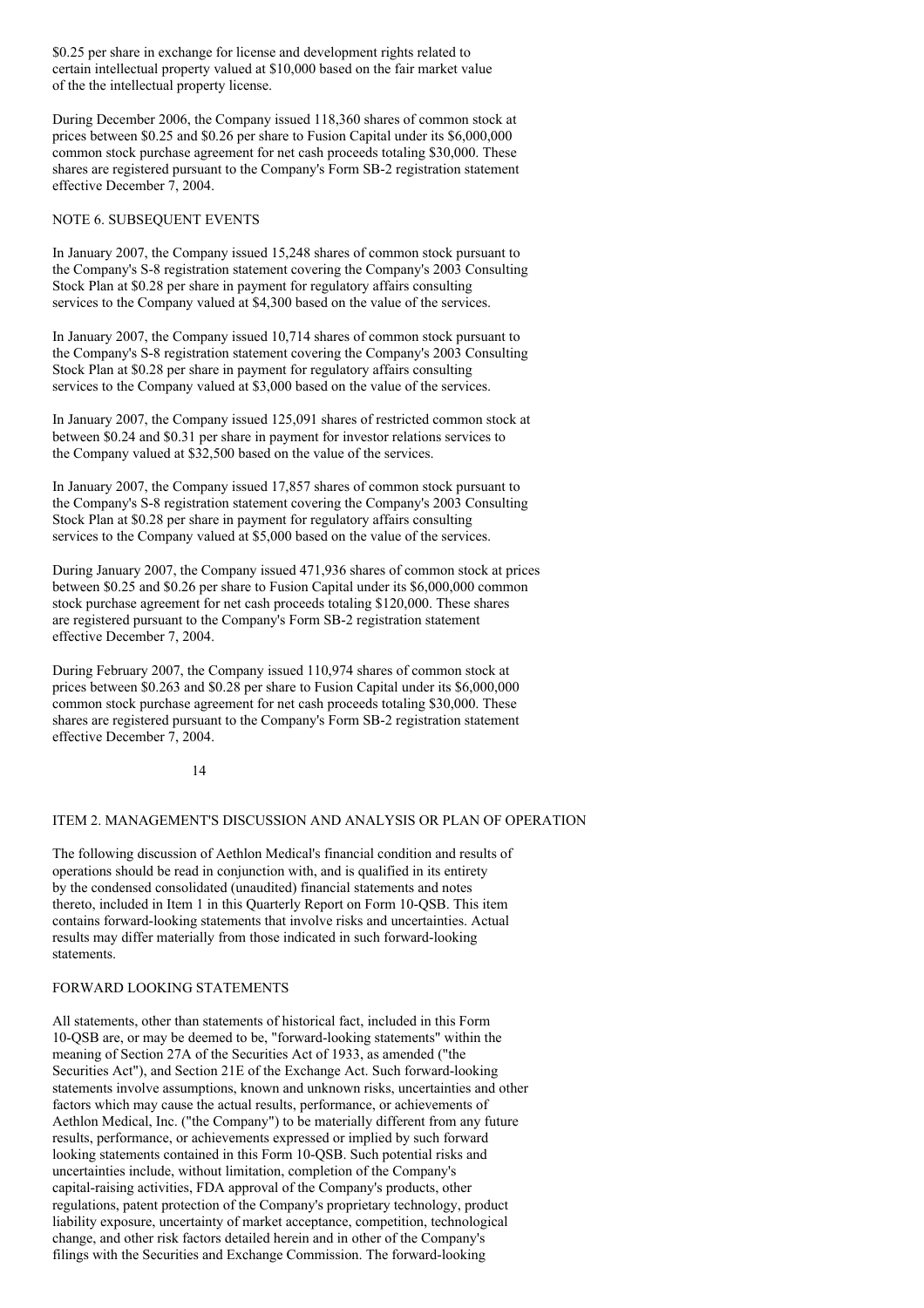statements are made as of the date of this Form 10-QSB, and the Company assumes no obligation to update the forward-looking statements, or to update the reasons actual results could differ from those projected in such forward-looking statements.

#### THE COMPANY

We are a developmental stage medical device company focused on expanding the applications of our Hemopurifier(R) platform technology which is designed to rapidly reduce the presence of infectious viruses and other toxins from human blood. As such, we focus on developing therapeutic devices to treat acute viral conditions brought on by pathogens targeted as potential biological warfare agents and chronic viral conditions including HIV/AIDS and Hepatitis-C. The Hemopurifier(R) combines the established scientific technologies of hemodialysis and affinity chromatography as a means to mimic the immune system's response of clearing viruses and toxins from the blood before cell and organ infection can occur. The Hemopurifier(R) cannot cure these afflictions but can lower viral loads and allow compromised immune systems to overcome otherwise serious or fatal medical conditions.

## WHERE YOU CAN FIND MORE INFORMATION

We are subject to the informational requirements of the Securities Exchange Act and must file reports, proxy statements and other information with the SEC. The reports, information statements and other information we file with the Commission can be inspected and copied at the Commission Public Reference Room, 450 Fifth Street, N.W. Washington, D.C. 20549. You may obtain information on the operation of the Public Reference Room by calling the SEC at (800) SEC-0330. The Commission also maintains a Web site (http://www.sec.gov) that contains reports, proxy, and information statements and other information regarding registrants, like us, which file electronically with the Commission. the Company's headquarters are located at 3030 Bunker Hill Street, Suite 4000, San Diego, CA 92109. Our phone number at that address is (858) 459-7800. Its Web site is maintained at http://www.aethlonmedical.com.

## RESULTS OF OPERATIONS

## THREE MONTHS ENDED DECEMBER 31, 2006 COMPARED TO THE THREE MONTHS ENDED DECEMBER 31, 2005

## Operating Expenses

Consolidated operating expenses for the three months ended December 31, 2006 were \$464,994 in comparison with \$494,014 for the comparable quarter a year ago. The reduction of \$29,020, or 5.9% was comprised of an increase in Payroll  $\&$ Related expenses of \$55,584 and an increase in general and administrative expenses of \$3,102 offset by a decrease in professional fees of \$87,706

15

Payroll & Related expenses increased by \$55,584 or approximately 34% from the prior period one year ago. The primary reasons for this include the hiring of a new President in July 2006 combined with increases in the salaries of our Chief Executive and Chief Scientific Officers. General & Administrative expenses increased by \$3,102 or approximately 3% due to small decreases in all general expenses offset by a \$6,443 increase in employee health insurance premiums. Professional fees decreased \$87,706 or approximately 40%, as compared to the prior quarter one year ago a result of a \$39,404 reduction in scientific consulting fees, a \$75,423 decrease in legal expense, a \$22,689 reduction in other professional expenses offset by an increase of \$49,812 related to investor relations.

## Interest Expense

Interest expense decreased \$24,596 or approximately 25% a result of a reduction in the amortization of BCF related to convertible notes in the current quarter as compared to the same quarter one year ago.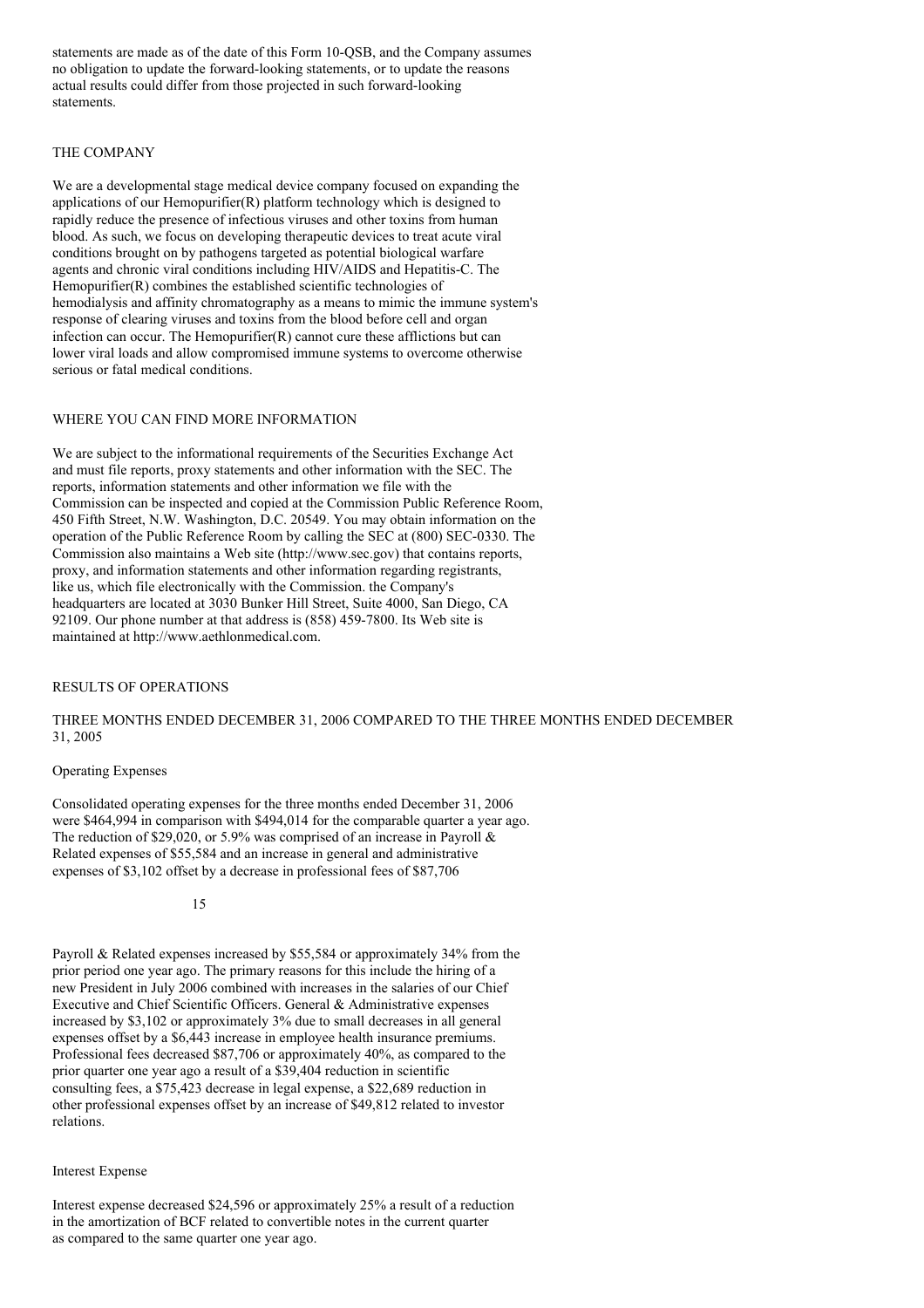Net Loss

The Company recorded a consolidated net loss of \$540,759 and \$594,375 for the three months ended December 31, 2006 and 2005, respectively. The decreased net loss was primarily attributable to a \$29,020 decrease in operating expense combined with a \$24,595 decrease in interest expense as noted immediately above.

Basic and diluted loss per common share was (\$0.02) for the three month period ended December 31, 2006 compared to (\$0.03) for the same period ended December 31, 2005. This reduction in loss per share was a result of the greater number of common shares outstanding during the three month period ended December 31, 2006, as compared to the three month period ended December 31, 2005, combined with the decreased net loss for the three month period ended December 31, 2006, as compared to the three month period ended December 31, 2005.

NINE MONTHS ENDED DECEMBER 31, 2006 COMPARED TO THE NINE MONTHS ENDED DECEMBER 31, 2005

#### Operating Expenses

Consolidated operating expenses were \$1,504,427 for the nine months ended December 31, 2006, versus \$1,783,469 for the comparable period ended December 31, 2005. The reduction of \$279,042, or approximately  $16\%$ , is a result of reductions in professional fees and general & administrative expenses of \$376,074 and \$2,608, respectively, offset by a \$99,640 increase in payroll and related expenses.

For the comparable nine-month periods, professional fees decreased \$376,074 or approximately 43%, while general and administrative expenses decreased \$2,608 or approximately 1%. These decreases were offset by an increase in payroll and related expenses of \$99,640 or approximately 19%.

The professional fee expense decrease is comprised of a reduction in legal fees of \$288,556, a reduction in scientific consulting expense of \$124,846 and an increase in all other professional expenses of \$37,330. Legal fee expense was higher in the prior period due to the issuance of warrants in settlement of a legal fee obligation. There was no similar issuance in the current fiscal year. Scientific consulting expense decreased because in the prior period the Company was conducting its Human Safety Trials in India and had no comparable study in progress for the current nine-month period.

The general and administrative expense decrease is comprised of a \$72,844 reduction in laboratory supplies offset by increases in investor conference expenses of \$36,958, insurance expense of \$11,551 and other expense decreases of \$4,758. The reduced laboratory supplies expense is explained by the higher expenses recognized during the prior nine-month period one year ago during the company's Human Safety Trial in India. Investor conference expense increased due to our increased participation in various investor related conferences and programs.

Payroll and related expense increases are a result of having a full-time Chief Financial Officer for the full nine-month period, of the addition of a new President in July 2006 and of salary increases given to our Chief Executive and Chief Scientific Officers beginning in the first quarter of fiscal 2007.

#### Interest Expense

Interest expense remained essentially unchanged in comparison with the comparable nine-month period one year ago.

16

## Net Loss

We recorded a consolidated net loss of \$1,787,569 and \$2,069,698 for the nine-month periods ended December 31, 2006 and 2005, respectively. The decrease in net loss was primarily attributable to a net decrease in operating expenses. Basic and diluted loss per common share were (\$0.07) for the nine-month period ended December 31, 2006 compared to (\$0.11) for the same period ended December 31, 2005. This reduction in loss per share was attributable to both the greater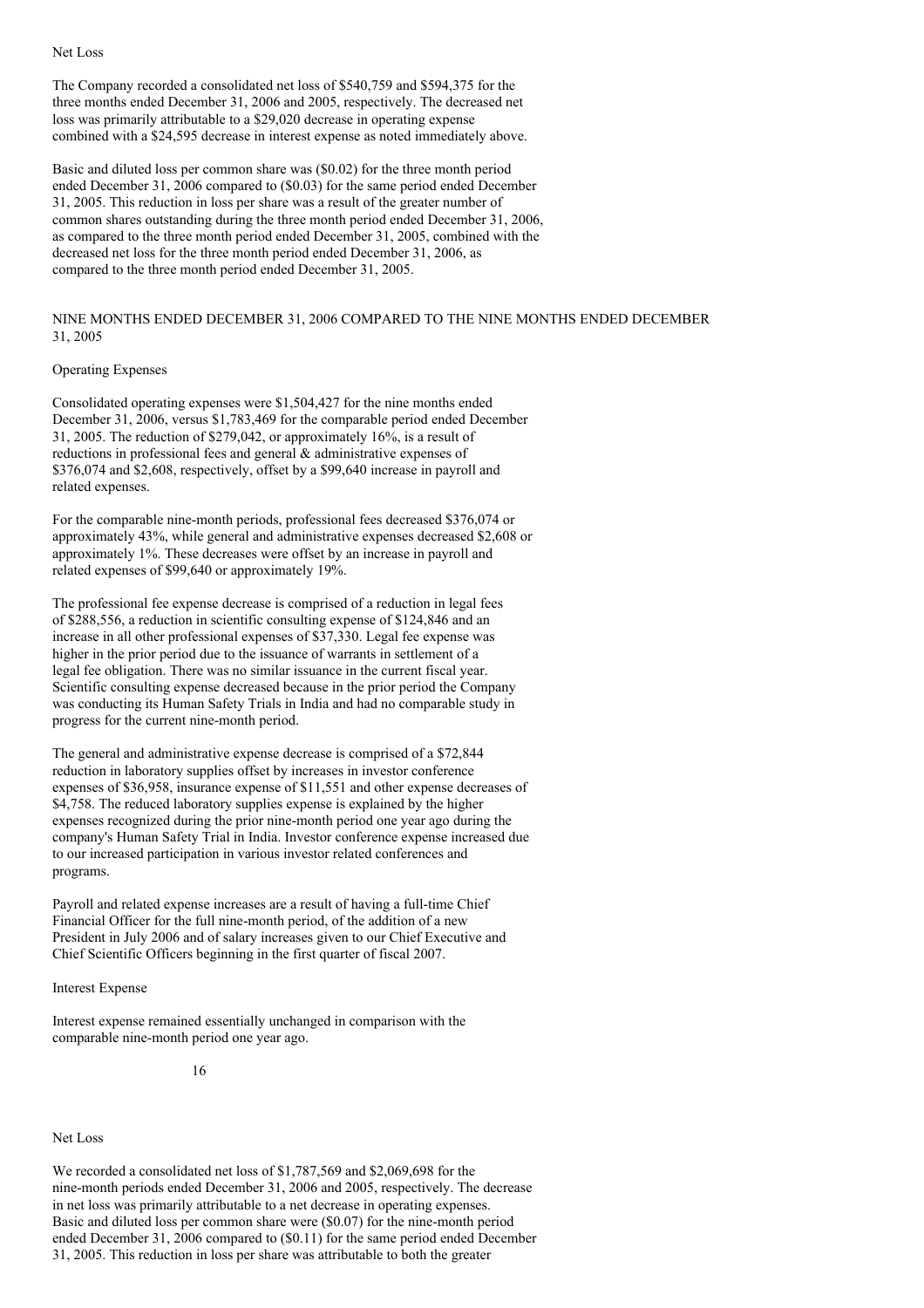number of common shares outstanding during the nine-month period ended December 31, 2006, as compared to the nine-month period ended December 31, 2005, and by the decreased net loss for the nine-month period ended December 31, 2006, as compared to the equivalent period one year ago.

## LIQUIDITY AND CAPITAL RESOURCES

To date, the Company has funded its capital requirements for the current operations from net funds received from the public and private sale of debt and equity securities, as well as from the issuance of common stock in exchange for services. The Company's cash position at December 31, 2006 was \$44,315 compared to \$836,377, at March 31, 2006, representing a decrease of \$792,062. During the nine-months ended December 31, 2006, operating activities used net cash of \$1,284,359 while the Company received \$460,003 from the issuance of common stock and \$50,000 from the issuance of convertible notes, purchased \$14,454 of new equipment and spent \$3,252 on patents pending.

During the nine-month period ended December 31, 2006, net cash used in operating activities primarily consisted of net loss of \$1,787,569. Net loss was offset principally by depreciation and amortization of \$21,256 plus the fair market value of common stock of \$195,358 in payment for services, \$136,651 of amortization of debt discount, \$23,816 in stock-based compensation and a net increase in accounts payable and other current balance sheet accounts of \$89,379.

A decrease in working capital during the nine months ended Decmber 31, 2006 in the amount of \$947,231 increased the Company's negative working capital position to (\$2,867,894) at December 31, 2006 as compared to a negative working capital of (\$1,920,663) at March 31, 2006.

The Company's current deficit in working capital required us to obtain funds in the short-term to be able to continue in business, and in the longer term to fund research and development on products not yet ready for market. The Company's operations to date have consumed substantial capital without generating revenues, and will continue to require substantial and increasing capital funds to conduct necessary research and development and pre-clinical and clinical testing of Hemopurifier(R) products, and to market any of those products that receive regulatory approval. The Company does not expect to generate revenue from operations for the foreseeable future, and its ability to meet its cash obligations as they become due and payable is expected to depend for at least the next several years on its ability to sell securities, borrow funds or a combination thereof. The Company's future capital requirements will depend upon many factors, including progress with pre-clinical testing and clinical trials, the number and breadth of our programs, the time and costs involved in preparing, filing, prosecuting, maintaining and enforcing patent claims and other proprietary rights, the time and costs involved in obtaining regulatory approvals, competing technological and market developments, and management's ability to establish collaborative arrangements, effect successful commercialization strategies, marketing activities and other arrangements. The Company expects to continue to incur increasing negative cash flows and net losses for the foreseeable future, and presently requires a minimum of \$150,000 per month to sustain operations.

Management does not believe that inflation has had or is likely to have any material impact on the Company's limited operations.

At the date of this filing, we do not have plans to purchase significant amounts of equipment or hire significant numbers of employees prior to successfully raising additional capital.

17

## PLAN OF OPERATION

The Company's current plan of operation is to fund our anticipated increased research and development activities and operations through the common stock purchase agreement in place with Fusion Capital, whereby Fusion Capital has committed to buy up to an additional \$6,000,000 of our common stock over a 30-month period, that commenced, at our election, after the SEC declared effective a registration statement under Form SB-2 on December 7, 2004 covering such shares. Through December 31, 2006 the Company had received \$1,905,001 and has \$4,094,999 remaining available from this agreement. However, no assurance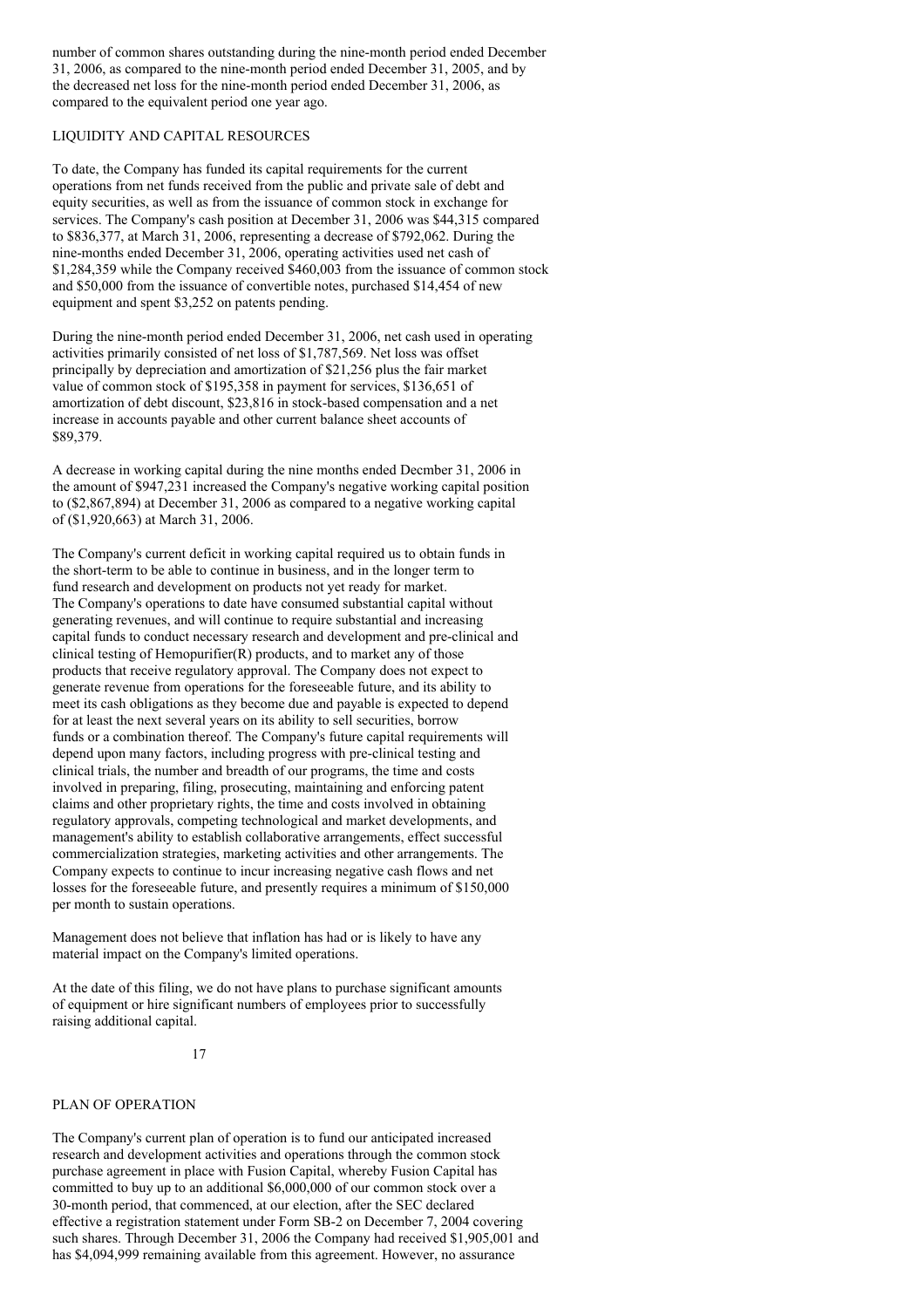can be given that we will receive any additional funds under our agreement with Fusion Capital. Based on our projections of additional employees and equipment for operations and to complete research, development and testing associated with

our Hemopurifier(R) products, we anticipate that these funds will satisfy our cash requirements, including this anticipated increase in operations, in excess of the next twelve months. However, due to market conditions, and to assure availability of funding for operations in the long term, we may arrange for additional funding, subject to acceptable terms, during the next twelve months.

The Company is a development stage medical device company that has not yet engaged in significant commercial activities. The primary focus of our resources is the advancement of our proprietary Hemopurifier(R) platform treatment technology, which is designed to rapidly reduce the presence of infectious viruses and toxins in human blood. Our main focus is to prepare our Hemopurifier(R) to treat HIV/AIDS, Hepatitis-C and Flu Viruses in human clinical trials. The Company is also working to advance pathogen filtration devices to treat infectious agents that may be used in biological warfare and terrorism.

The Company plans to continue our research and development activities related to our Hemopurifier(R) platform technology, with particular emphasis on the advancement of our lead product candidates for the treatment of potential bioterror agents. The Company is in the process of implementing a regulatory strategy for the use of our Hemopurifier(R) for biodefense treatments pursuant to a recent rule implemented by the FDA for medical countermeasures to weapons of mass destruction. Under this rule, in situations where it is deemed unethical to conduct efficacy studies in humans, a treatment can be reviewed for approval on the basis of efficacy in the most relevant animal species and safety data in humans.

The Company expects to outsource research and development in the next twelve months, as required to support our increased research and development effort that will include expanding our goal beyond treating infectious diseases HIV/AIDS and Hepatitis-C and new applications to combat infectious agents that may be used in biological warfare and terrorism. This will involve designing Hemopurifier(R) products that can be rapidly deployed by armed forces as wearable post-exposure treatments on the battlefield, as well as dialysis-based treatments for civilian populations. This will entail developing the new treatment device based on the same proprietary Hemopurifier(R) filtration technology that is utilized in advancing our HIV/AIDS, and Hepatitis-C treatments.

Accordingly, due to this increase in activity during the next twelve months, management anticipates continuing to increase spending on outsourced research and development during this period.

Operations to date have consumed substantial capital without generating revenues, and will continue to require substantial and increasing capital funds to conduct necessary research and development and pre-clinical and clinical testing of our Hemopurifier(R) products, as well as market any of those products that receive regulatory approval. The Company does not expect to generate revenue from operations for the foreseeable future, and our ability to meet our cash obligations as they become due and payable is expected to depend for at least the next several years on our ability to sell securities, borrow funds or a combination thereof. Future capital requirements will depend upon many factors, including progress with pre-clinical testing and clinical trials, the number and breadth of our clinical programs, the time and costs involved in preparing, filing, prosecuting, maintaining and enforcing patent claims and other proprietary rights, the time and costs involved in obtaining regulatory approvals, competing technological and market developments, as well as management's ability to establish collaborative arrangements, effective commercialization, marketing activities and other arrangements. The Company expects to continue to incur increasing negative cash flows and net losses for the foreseeable future.

18

# CRITICAL ACCOUNTING POLICIES

The preparation of condensed consolidated financial statements in conformity with accounting principles generally accepted in the United States of America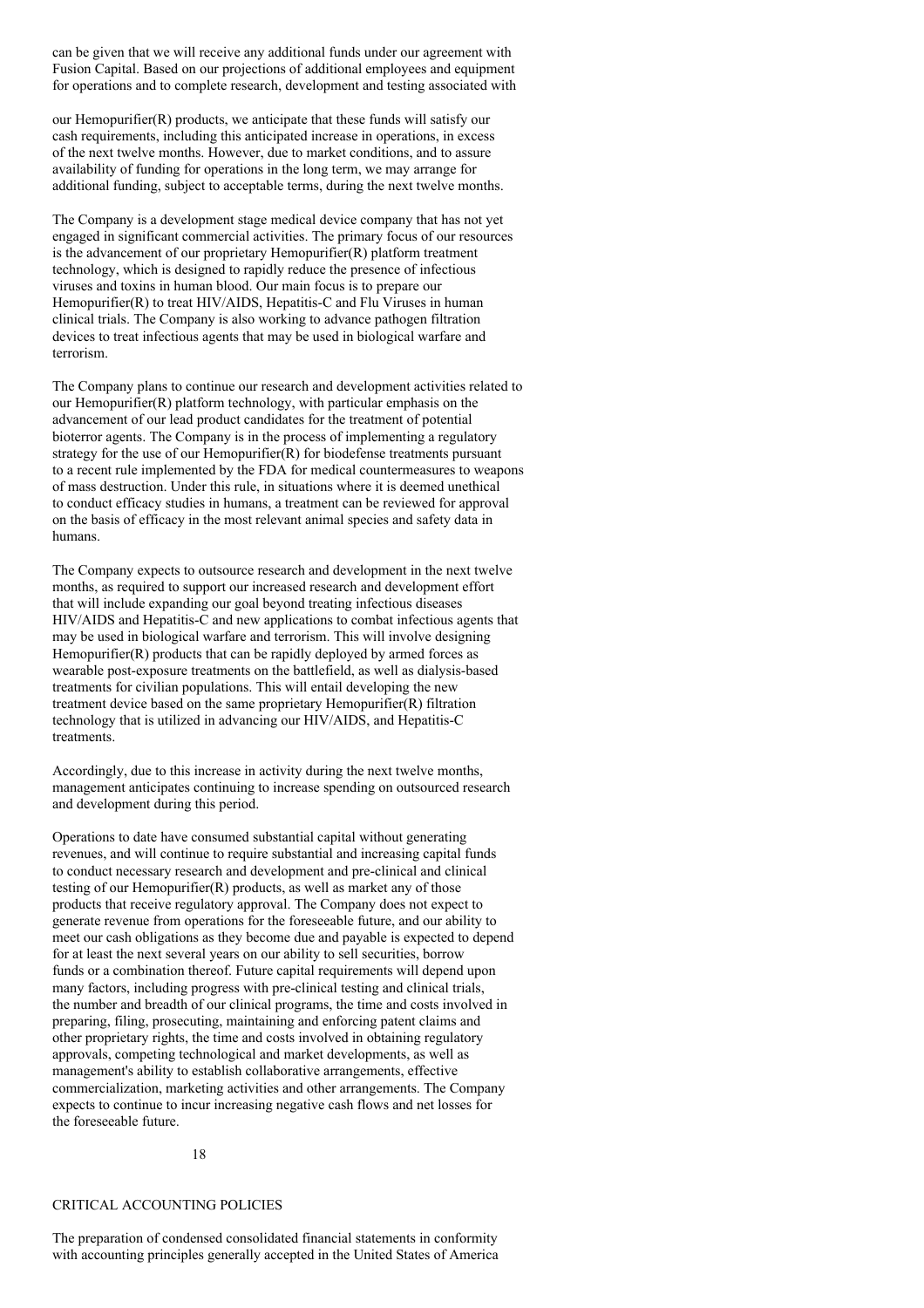requires the Company to make a number of estimates and assumptions that affect the reported amounts of assets and liabilities and disclosure of contingent assets and liabilities at the date of the financial statements. Such estimates and assumptions affect the reported amounts of expenses during the reporting period. On an ongoing basis, the Company evaluates estimates and assumptions based upon historical experience and various other factors and circumstances. Management believes the Company's estimates and assumptions are reasonable in the circumstances; however, actual results may differ from these estimates under different future conditions.

The Company believes that the estimates and assumptions that are most important to the portrayal of the Company's financial condition and results of operations, in that they require the most difficult, subjective or complex judgments, form the basis for the accounting policies deemed to be most critical to us. These critical accounting policies include our estimates associated with stock purchase warrants issued withnotes payable, beneficial conversion feature of convertible notes payable, impairment of our intangible assets and long lived assets, stock compensation, contingencies and litigation. We believe estimates and assumptions related to these critical accounting policies are appropriate under the circumstances; however, should future events or occurrences result in unanticipated consequences, there could be a material impact on the Company's future financial conditions or results of operations.

There have been no changes to the Company's critical accounting policies as disclosed in its Form 10-KSB for the year ended March 31, 2006.

## OFF-BALANCE SHEET ARRANGEMENTS

The Company has not entered into any off-balance sheet arrangements that have or are reasonably likely to have a current or future effect on our financial condition, changes in financial condition, revenues or expenses, results of operations, liquidity, capital expenditures or capital resources and would be considered material to investors.

## ITEM 3. CONTROLS AND PROCEDURES

Under the supervision and with the participation of Management, including our Chief Executive Officer ("CEO") and Chief Financial Officer ("CFO"), we evaluated the effectiveness of the design and operation of our disclosure controls and procedures (as defined in Rule 13a-15(e) and 15d-15(e) of the Securities Exchange Act of 1934) as of the end of the period covered by this report (the "Evaluation Date"). Based upon that evaluation, the CEO and CFO concluded that, as of December 31, 2006, our disclosure controls and procedures were effective in timely alerting them to the material information relating to us (or our consolidated subsidiaries) required to be included in our periodic filings with the SEC.

#### Changes in Controls and Procedures

There were no significant changes made in our internal controls over financial reporting during the quarter ended December 31, 2006 that have materially affected or are reasonably likely to materially affect these controls. Thus, no corrective actions with regard to significant deficiencies or material weaknesses were necessary. On August 1, 2005 the Company hired a new full-time Chief Financial Officer.

#### Limitations on the Effectiveness of Internal Control

Management, including the CEO, does not expect that our disclosure controls and procedures or our internal control over financial reporting will necessarily prevent all fraud and material errors. An internal control system, no matter how well conceived and operated, can provide only reasonable, not absolute, assurance that the objectives of the control system are met. Further, the design of a control system must reflect the fact that there are resource constraints, and the benefits of controls must be considered relative to their costs. Because of the inherent limitations on all internal control systems, no evaluation of controls can provide absolute assurance that all control issues and instances of fraud, if any, within Aethlon Medical have been detected. These inherent limitations include the realities that judgments in decision-making can be faulty, and that breakdowns can occur because of simple error or mistake. Additionally, controls can be circumvented by the individual acts of some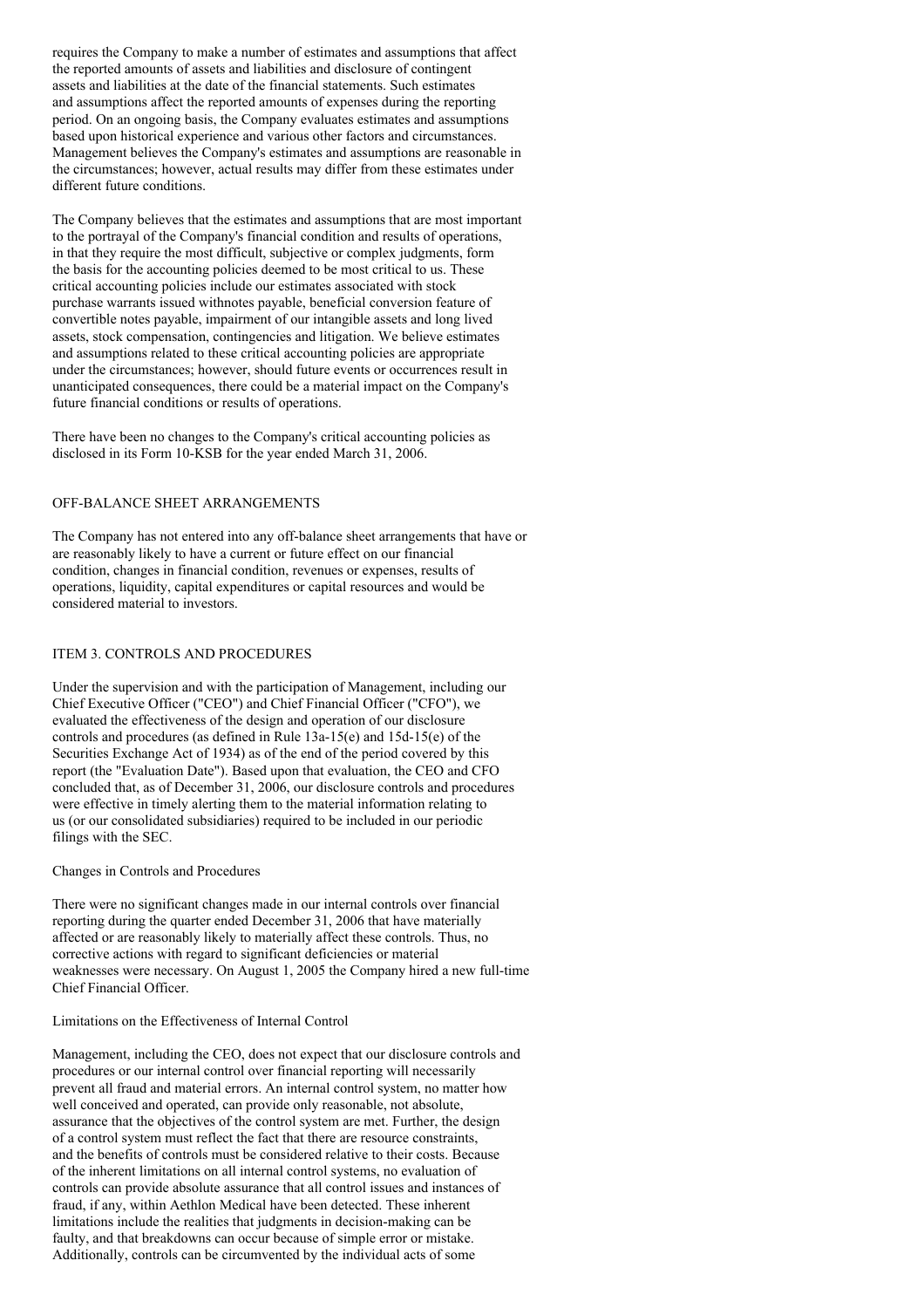persons, by collusion of two or more people, and/or by management override of the control. The design of any system of internal control is also based in part upon certain assumptions about the likelihood of future events, and there can be no assurance that any design will succeed in achieving its stated goals under all potential future conditions. Over time, controls may become inadequate because of changes in circumstances, and/or the degree of compliance with the policies and procedures may deteriorate. Because of the inherent limitations in a cost-effective internal control system, financial reporting misstatements due to error or fraud may occur and not be detected on a timely basis.

19

## PART II

## OTHER INFORMATION

#### ITEM 1. LEGAL PROCEEDINGS

None

## ITEM 2. UNREGISTERED SALES OF EQUITY SECURITIES AND USE OF PROCEEDS

In October 2006, the Company issued 8,065 shares of restricted common stock at \$0.31 per share in payment for investor relations services. The shares were issued without registration under the Securities Act in reliance upon the exemption from registration set forth in Section 4(2).

In October 2006, the Company issued 8,929 shares of restricted common stock at \$0.28 per share in payment for investor relations services. The shares were issued without registration under the Securities Act in reliance upon the exemption from registration set forth in Section 4(2).

In November 2006, the Company issued 555,556 shares of restricted common stock at \$0.18 per share in exchange for an investment of \$100,000. As an inducement the Company also issued five-year warrants to purchase a number of shares equal to the number of restricted shares issued converted at a fixed exercise price of \$0.18. Additionally, if the warrants are exercised prior to November 14, 2007, the holder will receive an additional warrant on the same terms as the warrants. The shares and warrants wereissued without registration under the Securities Act in reliance upon the exemption from registration set forth in Section 4(2).

In December 2006, the Company issued 40,000 shares of restricted common stock At \$0.25 per share in exchange for license and development rights related to certain intellectual property valued at \$10,000. The shares were issued without registration under the Securities Act in reliance upon the exemption from registration set forth in Section 4(2).

In January 2007, the Company issued 125,091 shares of restricted common stock at between \$0.24 and \$0.31 per share in payment for investor relations services to the Company valued at \$32,500. The shares were issued without registration under the Securities Act in reliance upon the exemption from registration set forth in Section 4(2).

#### ITEM 3. DEFAULTS UPON SENIOR SECURITIES

As of the date of this report, various promissory and convertible notes payable in the aggregate principal amount of \$502,500 have reached maturity and are past due. The Company is continually reviewing other financing arrangements to retire all past due notes. At December 31, 2006 the Company had accrued interest in the amount of \$333,629 associated with these notes and accrued liabilities payable.

20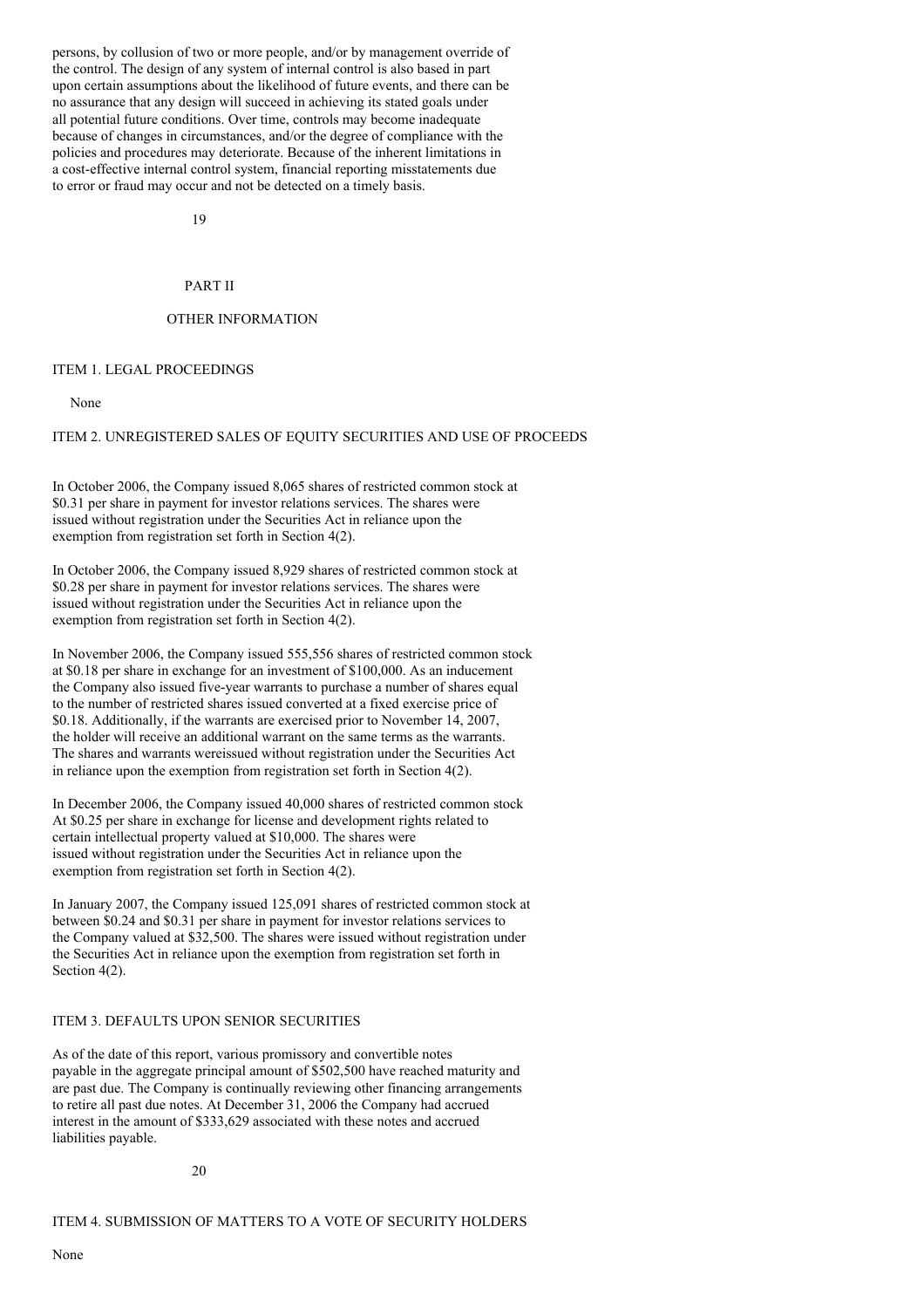#### ITEM 5. OTHER INFORMATION

None

## ITEM 6. EXHIBITS

(a) Exhibits. The following documents are filed as part of this report:

- 31.1 Certification of CEO pursuant to Securities Exchange Act rules 13a-15 and 15d-15(c) as adopted pursuant to section 302 of the Sarbanes-Oxley Act of 2002.
- 31.2 Certification of CFO pursuant to Securities Exchange Act rules 13a-15 and 15d-15(c) as adopted pursuant to section 302 of the Sarbanes-Oxley Act of 2002.
- 32.1 Certification of James A. Joyce, Chief Executive Officer pursuant to 18 U.S.C. section 1350, as adopted pursuant to section 906 of the Sarbanes-Oxley Act of 2002.
- 32.2 Certification of James W. Dorst, Chief Financial Officer (Principal Accounting Officer) pursuant to 18 U.S.C. section 1350, as adopted pursuant to section 906 of the Sarbanes-Oxley Act of 2002.

21

## SIGNATURES

In accordance with the requirements of the Exchange Act, the registrant caused this report to be signed on its behalf by the undersigned, thereunto duly authorized.

AETHLON MEDICAL, INC

Date: February 13, 2007

BY: /S/ JAMES A. JOYCE BY: /S/ JAMES W. DORST

--------------------------- --------------------------- JAMES A. JOYCE JAMES W. DORST CHAIRMAN, PRESIDENT AND CHIEF FINANCIAL OFFICER CHIEF EXECUTIVE OFFICER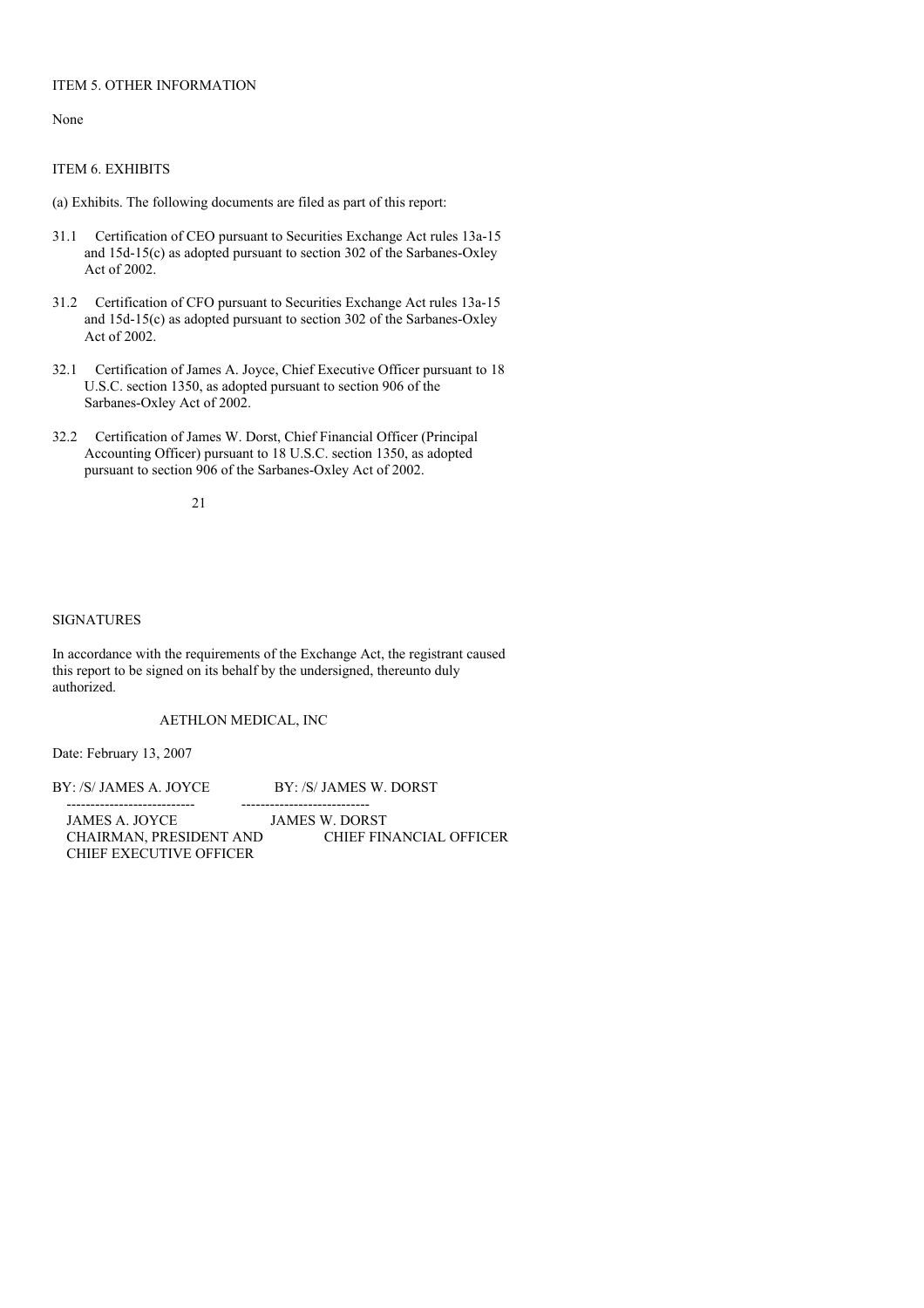#### EXHIBIT 31.1

## **CERTIFICATION**

I, James Joyce, certify that:

1. I have reviewed this report on Form 10-QSB of Aethlon Medical, Inc.;

2. Based on my knowledge, this report does not contain any untrue statement of a material fact or omit to state a material fact necessary to make the statements made, in light of the circumstances under which such statements were made, not misleading with respect to the period covered by this report;

3. Based on my knowledge, the financial statements, and other financial information included in this report, fairly present in all material respects the financial condition, results of operations and cash flows of the registrant as of, and for, the periods presented in this report.

4. The registrant's other certifying officers and I are responsible for establishing and maintaining disclosure controls and procedures (as defined in Exchange Act Rules  $13a-15(e)$  and  $15d-15(e)$  for the registrant and have:

a) designed such disclosure controls and procedures, or caused such disclosure controls and procedures to be designed under our supervision, to ensure that material information relating to the registrant, including its consolidated subsidiaries, is made known to us by others within those entities, particularly during the period in which this report is being prepared;

b) evaluated the effectiveness of the registrant's disclosure controls and procedures and presented in this report our conclusions about the effectiveness of the disclosure controls and procedures, as of the end of the period covered by this report based on such evaluation; and

c) disclosed in this report any change in the registrant's internal control over financial reporting that occurred during the registrant's most recent fiscal quarter that has materially affected, or is reasonably likely to materially affect, the registrant's internal control over financial reporting; and

5. The registrant's other certifying officers and I have disclosed, based on our most recent evaluation of internal control over financial reporting, to the registrant's auditors and the audit committee of registrant's board of directors (or persons performing the equivalent functions):

a) all significant deficiencies and material weaknesses in the design or operation of internal control over financial reporting which are reasonably likely to adversely affect the registrant's ability to record, process, summarize and report financial information; and

b) any fraud, whether or not material, that involves management or other employees who have a significant role in the registrant's internal control over financial reporting.

Date: February 13, 2007

/S/ JAMES A. JOYCE

----------------------------- JAMES A. JOYCE CHIEF EXECUTIVE OFFICER (PRINCIPAL EXECUTIVE OFFICER)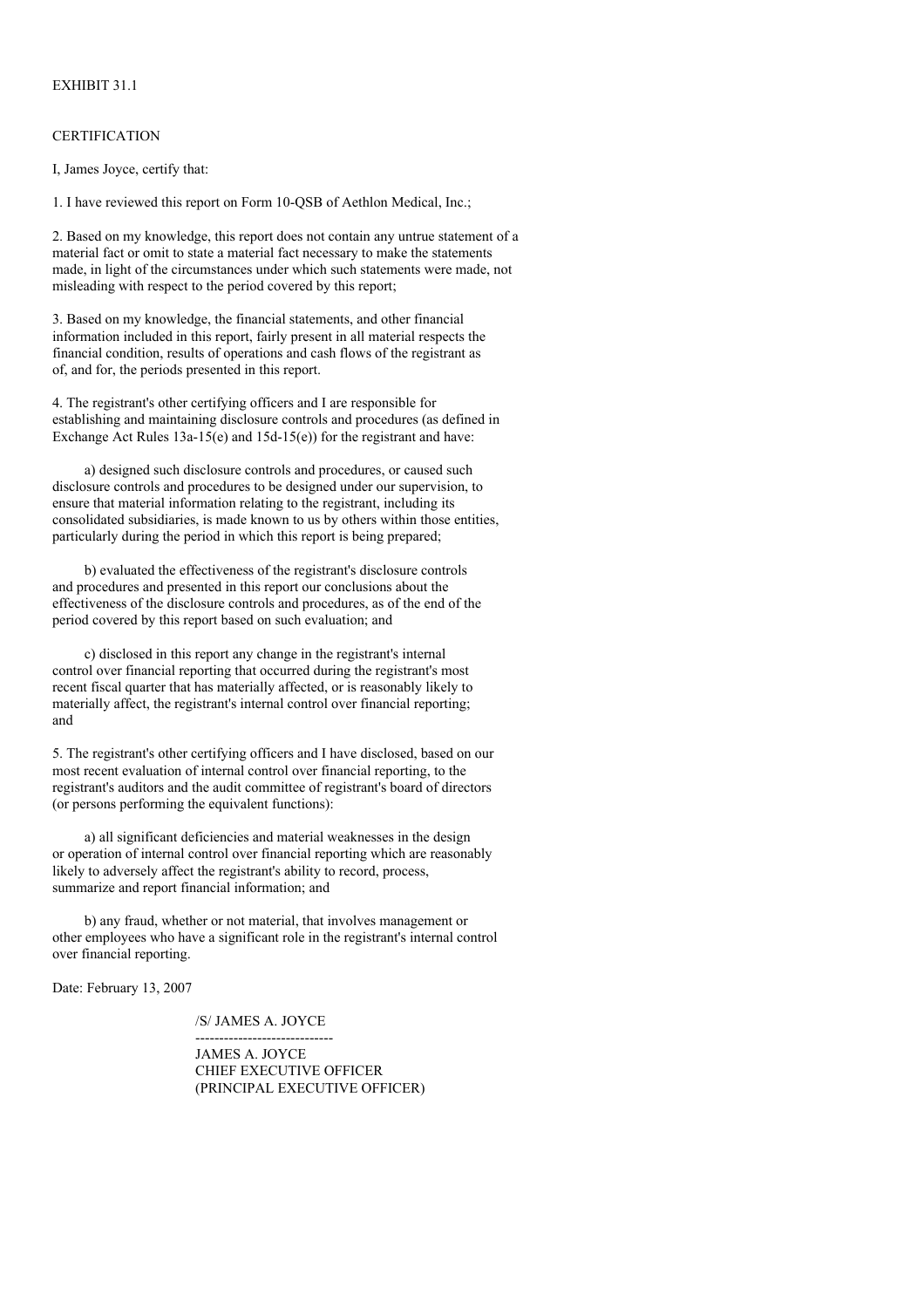## EXHIBIT 31.2

## **CERTIFICATION**

I, James W Dorst, certify that:

1. I have reviewed this report on Form 10-QSB of Aethlon Medical, Inc.;

2. Based on my knowledge, this report does not contain any untrue statement of a material fact or omit to state a material fact necessary to make the statements made, in light of the circumstances under which such statements were made, not misleading with respect to the period covered by this report;

3. Based on my knowledge, the financial statements, and other financial information included in this report, fairly present in all material respects the financial condition, results of operations and cash flows of the registrant as of, and for, the periods presented in this report.

4. The registrant's other certifying officers and I are responsible for establishing and maintaining disclosure controls and procedures (as defined in Exchange Act Rules  $13a-15(e)$  and  $15d-15(e)$  for the registrant and have:

a) designed such disclosure controls and procedures, or caused such disclosure controls and procedures to be designed under our supervision, to ensure that material information relating to the registrant, including its consolidated subsidiaries, is made known to us by others within those entities, particularly during the period in which this report is being prepared;

b) evaluated the effectiveness of the registrant's disclosure controls and procedures and presented in this report our conclusions about the effectiveness of the disclosure controls and procedures, as of the end of the period covered by this report based on such evaluation; and

c) disclosed in this report any change in the registrant's internal control over financial reporting that occurred during the registrant's most recent fiscal quarter that has materially affected, or is reasonably likely to materially affect, the registrant's internal control over financial reporting; and;

5. The registrant's other certifying officers and I have disclosed, based on our most recent evaluation of internal control over financial reporting, to the registrant's auditors and the audit committee of registrant's board of directors (or persons performing the equivalent functions):

a) all significant deficiencies and material weaknesses in the design or operation of internal control over financial reporting which are reasonably likely to adversely affect the registrant's ability to record, process, summarize and report financial information; and

b) any fraud, whether or not material, that involves management or other employees who have a significant role in the registrant's internal control over financial reporting.

Date: February 13, 2007

/S/ JAMES W. DORST

------------------------------ JAMES W. DORST CHIEF FINANCIAL OFFICER (PRINCIPAL ACCOUNTING OFFICER)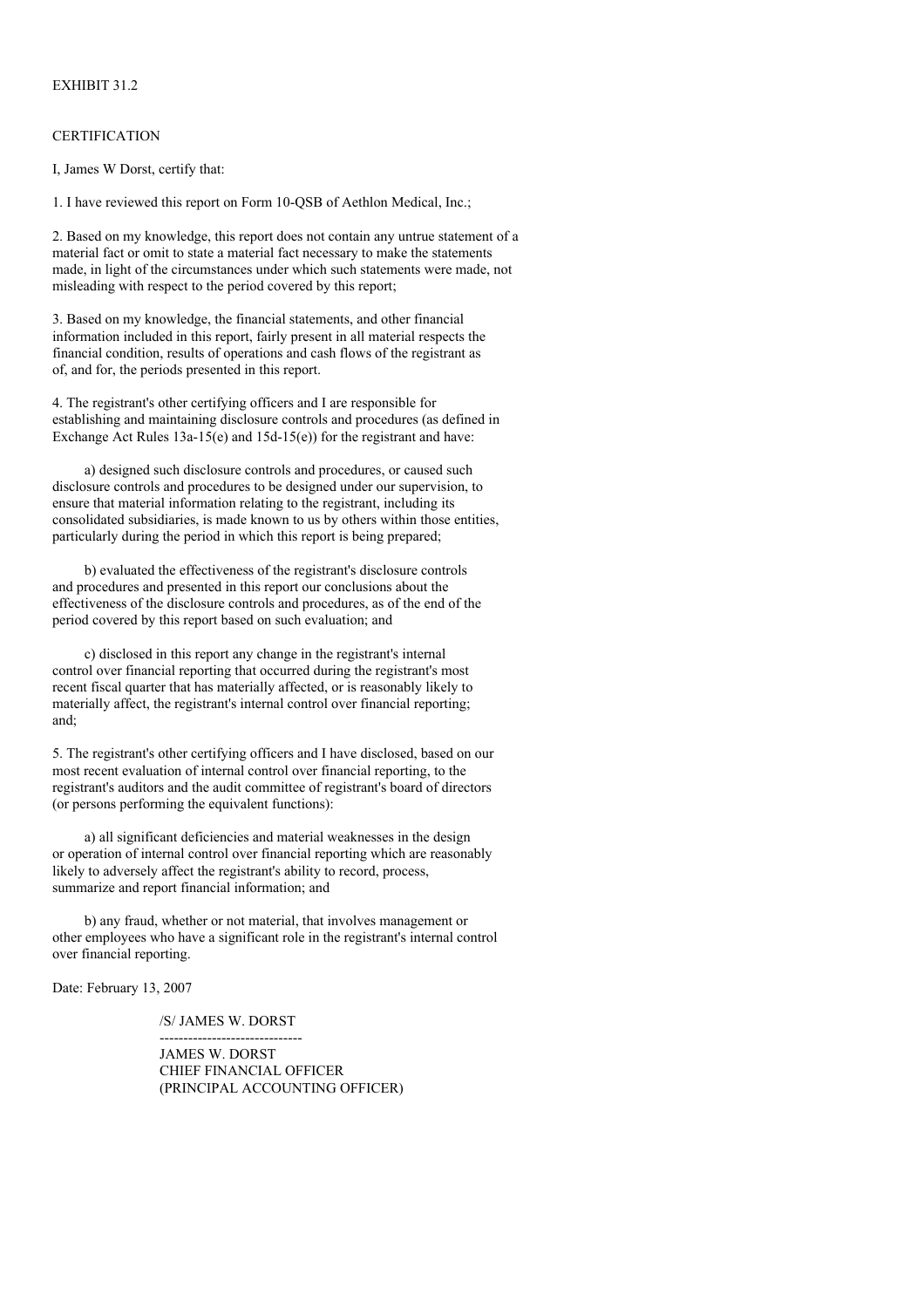#### EXHIBIT 32.1

## CERTIFICATION PURSUANT TO 18 U.S.C. SECTION 1350, AS ADOPTED PURSUANT TO SECTION 906 OF THE SARBANES-OXLEY ACT OF 2002

In connection with the Aethlon Medical, Inc. Quarterly Report on Form 10-QSB for the quarter ended December 31, 2005 as filed with the Securities and Exchange Commission on the date hereof, I, James A. Joyce, Chief Executive Officer of the Company, certify, pursuant to 18 U.S.C. Section 1350, as adopted pursuant to Section 906 of the Sarbanes-Oxley Act of 2002, that, to the best of my knowledge:

1. Such quarterly report fully complies with the requirements of Section 13(a) or 15(d) of the Securities Exchange Act of 1934, as amended, and

2. The information contained in such Quarterly Report on Form 10-QSB fairly presents, in all material respects, the financial condition and results of operations of Aethlon Medical, Inc.

Date: February 13, 2007

By: /s/ James A. Joyce

----------------------- James A. Joyce Chief Executive Officer

A signed original of this written statement required by Section 906, or other document authenticating, acknowledging, or otherwise adopting the signature that appears in typed form within the electronic version of this written statement required by Section 906, has been provided to Aethlon Medical, Inc. and will be retained by Aethlon Medical, Inc. and furnished to the Securities and Exchange Commission or its staff upon request.